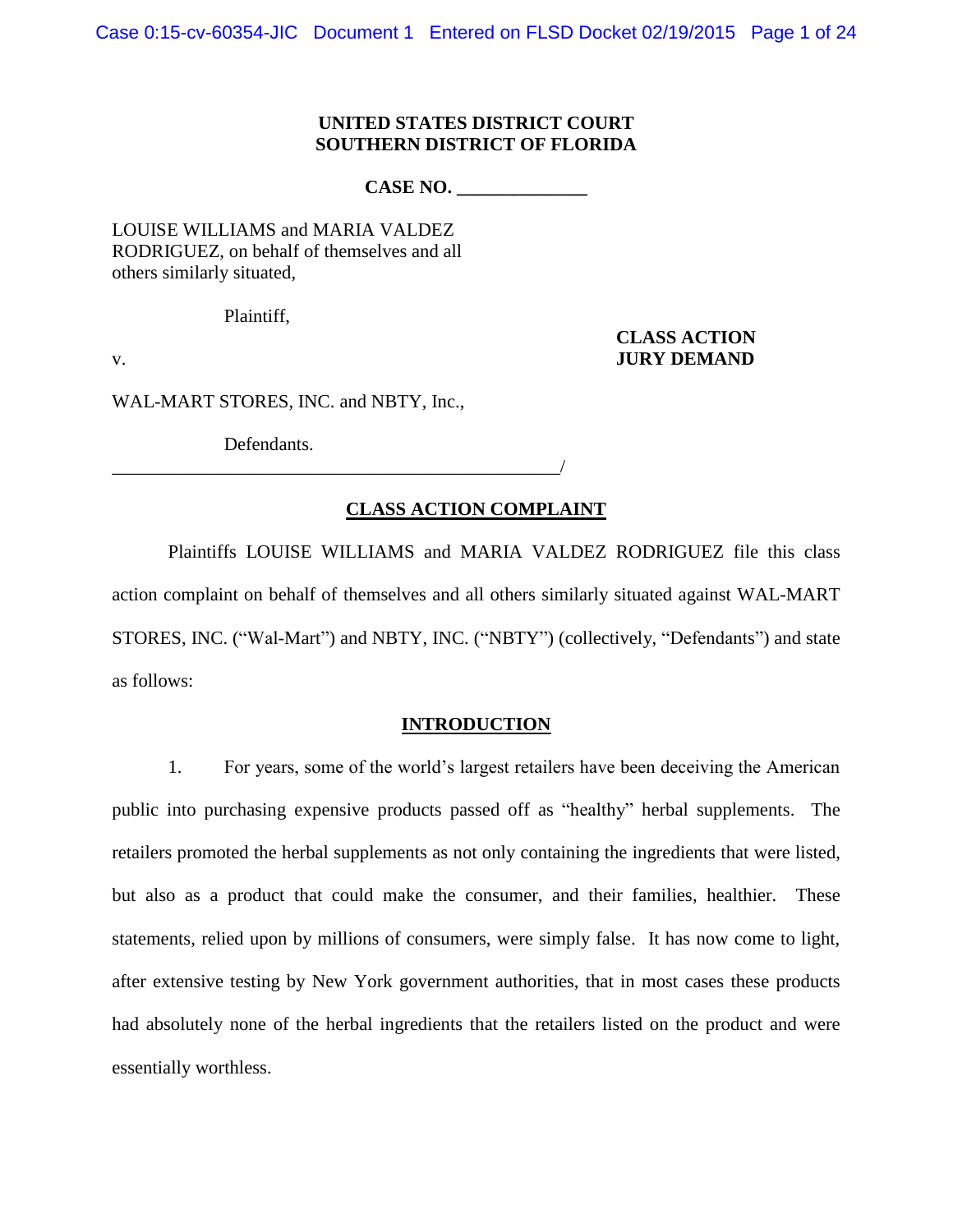2. The retailers further failed to disclose that these expensive products also contained unlisted "fillers" such as rice, beans, garlic, wheat, citrus, and house plants — unlisted ingredients that can pose serious health risks. This was all done to generate hundreds of millions of dollars in profits. This case is brought specifically on behalf of those nationwide consumers that bought these worthless products to prevent Defendants from continuing these fraudulent practices.

3. It is axiomatic that when a retailer labels its proprietary brand herbal supplement as containing certain specific ingredients, that supplement should in fact contain those ingredients. We now know that Defendants have been knowingly violating this basic tenet. As a result, health and cost conscious consumers across the nation have been walking into retail stores every day and buying bottles purporting to be "herbal supplements" that were labeled one way, but filled another – rendering them worthless.

4. Wal-Mart is one of the largest retailers in the world. In the United States, Wal-Mart operates over 4,300 stores, which do business in six "strategic merchandise units." The "health and wellness" unit comprised 10% of Wal-Mart's 2014 net sales in the United States. In this segment, Wal-Mart sells various herbal supplements under its own proprietary brand known as "Spring Valley."

5. Wal-Mart purchases the Spring Valley herbal supplements from NBTY, which manufactures, distributes and sells a variety of vitamins and nutritional supplements in the United States and throughout the world.

6. Wal-Mart's annual report asserts:

**Wal-Mart Stores, Inc. helps people around the world save money and live better . . . We earn the trust of our customers every day by providing a broad assortment of quality**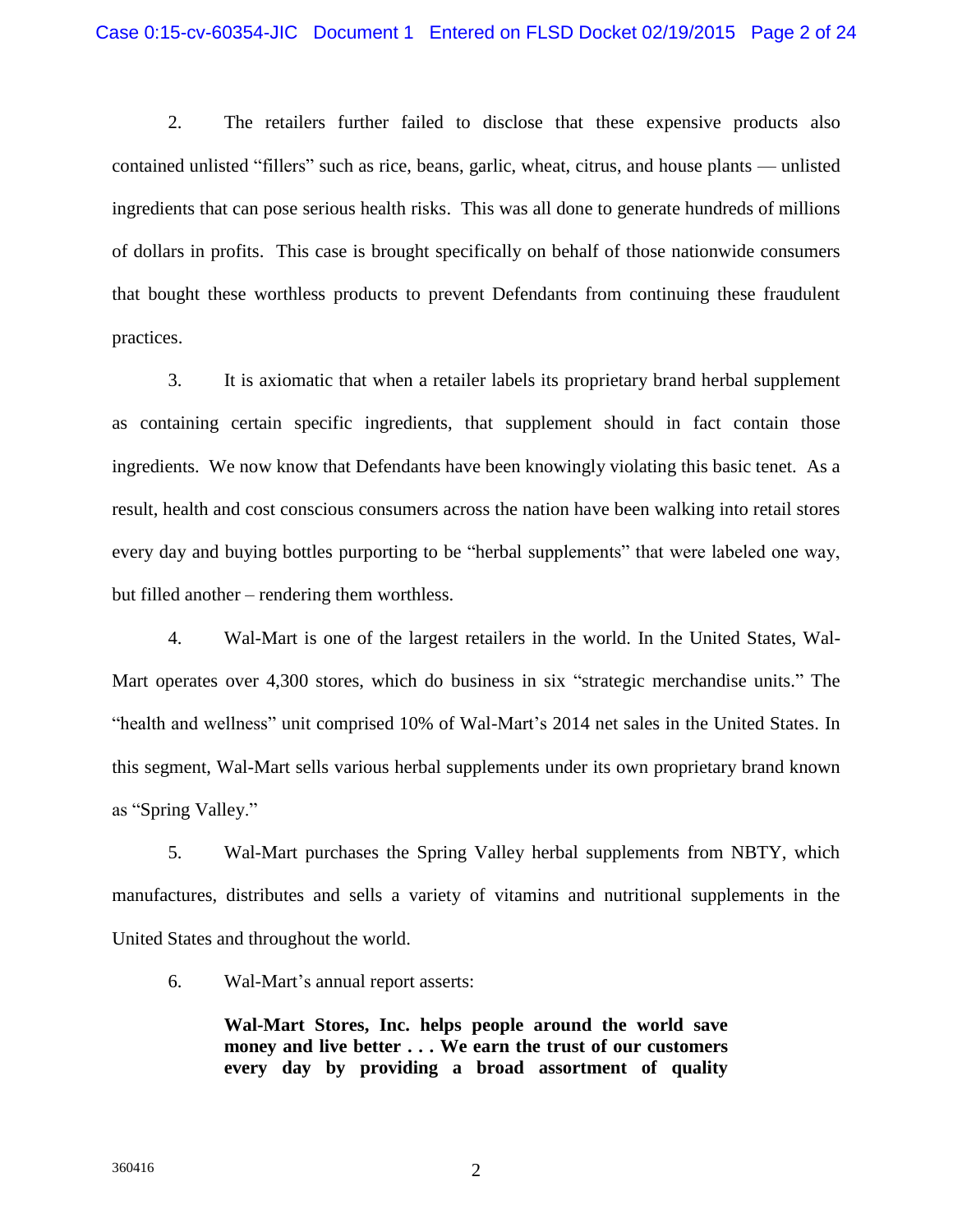## **merchandise and services at everyday low prices.** 1

7. A recent investigation by the New York Attorney General proves this statement to be simply false.

8. This case involves Wal-Mart's and NBTY's systematic prioritization of profits over honest labeling and consumer safety in an attempt to take advantage of the rapidly increasing number of U.S. consumers who take herbal supplements to improve their general health and wellness.

#### **Background of Herbal Supplements**

9. Botanicals and herbals have been used in medicine for over a thousand years. The tradition of using herbal remedies to treat various health problems dates back centuries to Egyptian and Chinese civilizations practicing herbal therapy to treat various afflictions and ailments.

10. Plant-based medicines were the primary forms of medicines used by western countries up until the Second World War. After World War II, modern medicines and synthetic drugs began to dominate the market.

11. Later in the  $20<sup>th</sup>$  century, however, there was a reemergence of herbal remedies in the market in the form of herbal supplements.

12. Herbal supplements are non-food, non-pharmaceutical herbs derived from plantbased substances, and are primarily consumed for improving general health and wellness.

13. These herbal remedies exist as a supplement to modern medicine and are exhibiting a strong growth rate as consumers look towards natural remedies that are marketed as safer, healthier, and gentler than modern pharmaceuticals.

<sup>1</sup> See Wal-Mart Annual Report on Form 10-4 for the Fiscal Year Ended January 31, 2014.

 $\overline{a}$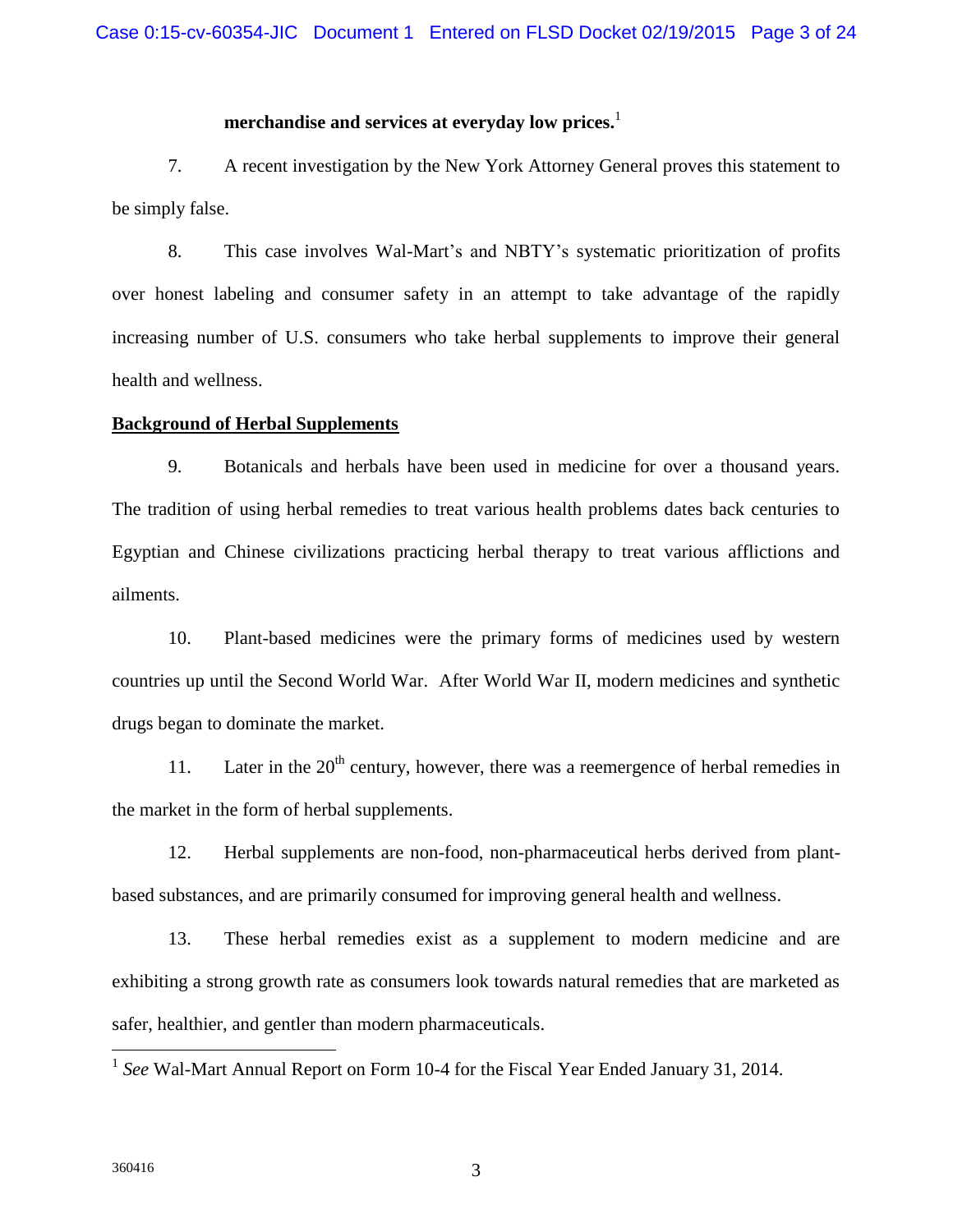## Case 0:15-cv-60354-JIC Document 1 Entered on FLSD Docket 02/19/2015 Page 4 of 24

14. Today, herbal supplements account for approximately 30% of the global supplements market,<sup>2</sup> and the World Health Organization estimates that 80% of people worldwide rely on herbal medicines for some part of their primary health care.

15. The number of consumers taking herbal supplements is increasing at a rapid pace in the United States and worldwide. At the end of 2013, more than 36 million people in the U.S. confirmed the use of herbal supplements to support a healthy lifestyle. The market for herbal supplements in the U.S. alone is estimated to be over \$7 billion in 2015 and to rise to over \$9 billion by 2020.

16. Further, the global market for herbal supplements and remedies this year is expected to exceed \$85 billion, increasing from an estimated \$80 billion in 2014.

17. The herbal supplement market has thrived here because U.S. consumers have become increasingly aware of the importance of preventative healthcare. The growth in this market is attributed to several factors including:

- a. growing awareness with regard to preventive health and wellness among consumers;
- b. the increasing proportion of elderly people among the general population;
- c. the lack of harmful side effects caused by herbal supplements; and
- d. clinical research and scientific studies indicating the benefits of these products in preventing and alleviating symptoms of certain diseases.

18. Many consumers turn to these products because of the high cost of modern medicine. Medical expenses can present a huge burden for people and they seek out herbal supplements as a cheaper alternative to treat various ailments in trying to maintain a healthy

 $\overline{a}$ 

<sup>&</sup>lt;sup>2</sup> Herbal supplements make up a significant part of the broader supplements market, which includes vitamins, minerals, meal supplements, sports nutrition, and specialty supplements.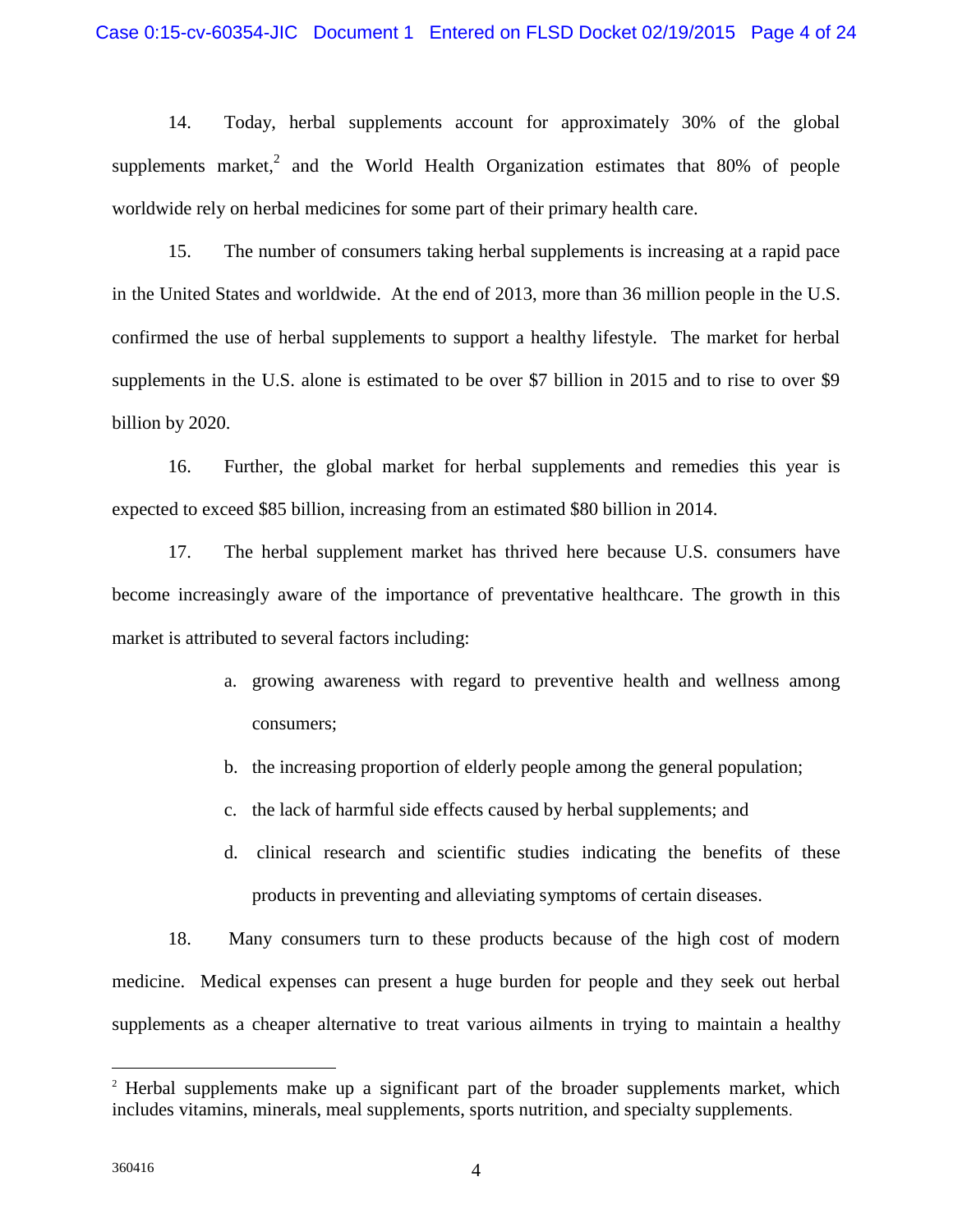lifestyle and support themselves and their families.

19. NBTY manufactures and sells herbal supplement products. It sells these products directly to consumers through its Vitamin World retail stores and website. It also sells the supplements wholesale to major retailers in the United States, including Wal-Mart, Costco, CVS, Walgreens, Kroger, and Target.<sup>3</sup>

20. Wal-Mart purchases supplements from NBTY through purchase orders placed by Wal-Mart.<sup>4</sup> Wal-Mart then sells these supplements to consumers under its private label, Spring Valley.

21. Gingko Biloba, Ginseng, Echinacea, and St. John's Wort, all sold under the Wal-Mart Spring Valley brand, are some of the most popular herbal supplements marketed and sold in the United States today.

22. Wal-Mart markets and sells these products through its retail stores and on its website. For example, in advertising Spring Valley Gingko Biloba on its website, Wal-Mart states,

> Scientific Research Documents The Ability of Ginkgo to Maintain Peripheral Circulation to The Arms, Legs and Brain. In addition Ginkgo Helps Improve Memory, Especially Occasional Mild Memory Problems Associated with Aging. Gingko Also Possesses Antioxidant Properties That May Help Neutralize Cell-Damaging Free Radicals.<sup>5</sup>

23. What Wal-Mart does not disclose is that its gingko biloba product does not actually contain the labeled gingko biloba ingredient.

<sup>&</sup>lt;sup>3</sup> See NBTY, Inc. Annual Report on the Form 10-K for the Fiscal Year Ended September 30, 2014.

 $^4$  *Id.* 

<sup>5</sup> *See* http://www.walmart.com/ip/Spring-Valley-Ginkgo-Biloba-Capsules-120mg-90count/1032 5000, (last viewed February 17, 2015).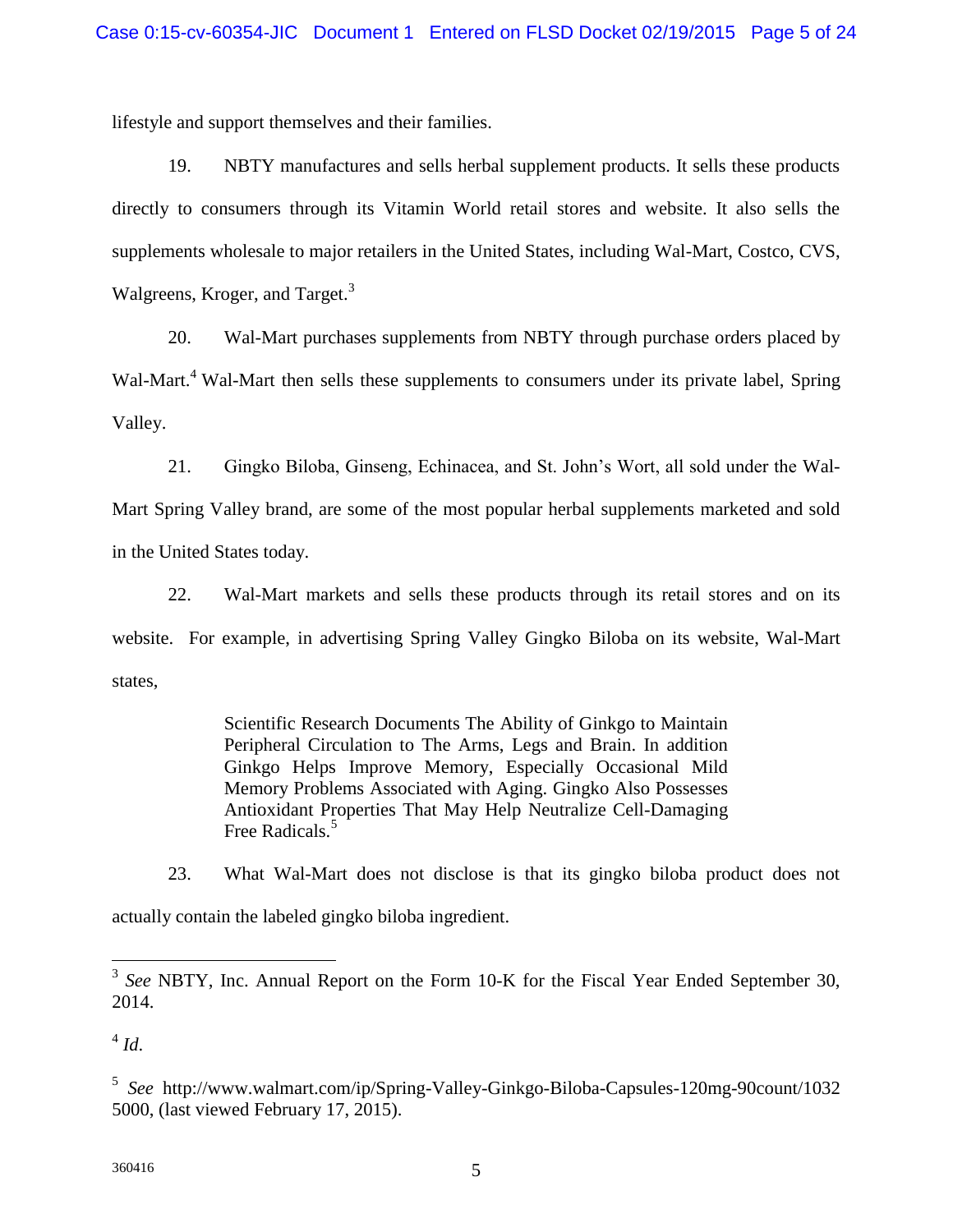## Case 0:15-cv-60354-JIC Document 1 Entered on FLSD Docket 02/19/2015 Page 6 of 24

24. Wal-Mart advertises each of the other mislabeled Spring Valley herbal supplements in the same manner. For Echinacea, it asserts that the supplement supports "immune health."<sup>6</sup> For ginseng, it proclaims that the product supports "general wellness," further explaining that a "bottle of Korean Supplemental Ginseng will keep you going with a combination of natural chemicals, which work together to bolster your body in a variety of ways."<sup>7</sup> For St. John's Wort, Wal-Mart's website states, "Spring Valley Standardized Extract St. John's Wort Herbal Supplement Capsules help promote a positive mood and a healthy emotional balance."<sup>8</sup>

25. However, testing has revealed that none of these Spring Valley products contained any of the touted herbal ingredients.

26. On behalf of themselves and all others similarly situated, Plaintiffs bring this action to put an end to Defendants' deceptive and unfair practices and to seek relief for the injuries caused by their common practice.

## **PARTIES**

## **Plaintiff**

27. Plaintiff MARIA VALDEZ RODRIGUEZ is a citizen of the State of Florida who purchased Defendant's mislabeled Wal-Mart Spring Valley Echinacea and St. John's Wort. She is a natural person over the age of 21 and otherwise *sui juris*.

28. Plaintiff LOUISE WILLIAMS is a citizen of the State of Florida who purchased

 $\overline{a}$ 

<sup>6</sup> *See* http://www.walmart.com/ip/Spring-Valley-ECHINACEA-250CT/10416573, (last viewed February 17, 2015).

<sup>7</sup> *See* http://www.walmart.com/ip/Spring-Valley-Herbal-Supplement-Korean-Ginseng-60- Ct/10324966, (last viewed February 17, 2015).

<sup>8</sup> *See* http://www.walmart.com/ip/Spring-Valley-Standardized-Extract-St.-John-s-Wort-Herbal-Supplement-Capsules-300mg-per-serving-100-count/10324965, (last viewed February 17, 2015).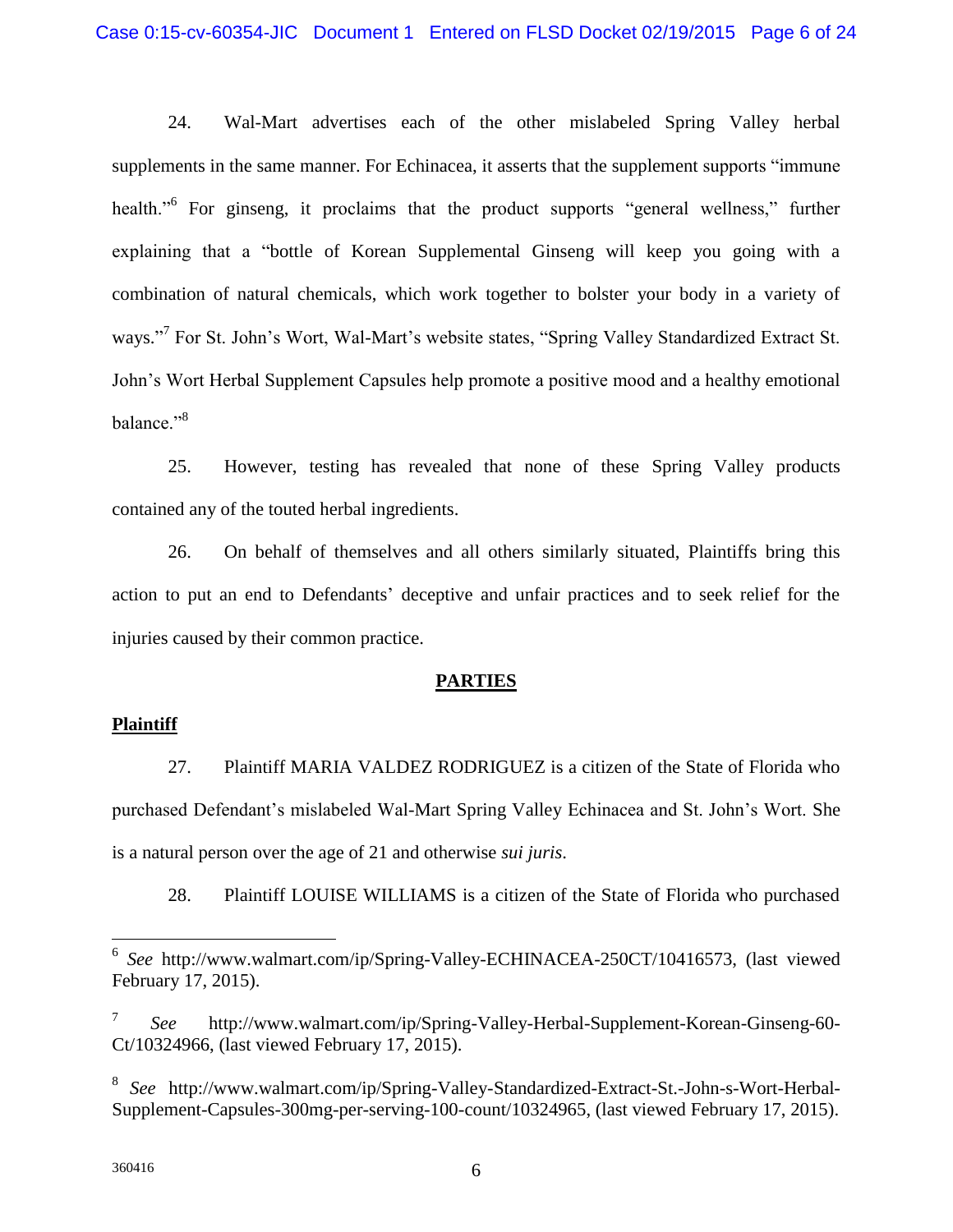Defendants' mislabeled Wal-Mart Spring Valley Gingko Biloba, Ginseng, St. John's Wort, and Echinacea products. She is a natural person over the age of 21 and otherwise *sui juris*.

## **Defendants**

29. Defendant WAL-MART STORES, INC. is a Delaware corporation operating in the State of Florida with its principal place of business in Bentonville, Arkansas.

30. Wal-Mart operates a network of approximately 11,270 locations in the United States and internationally.

31. Wal-Mart markets itself as "help[ing] people around the world save money and live better."<sup>9</sup> Wal-Mart's net sales in the United States for the 2014 fiscal year were \$279.4 billion.<sup>10</sup> Health and wellness items accounted for approximately 10% of Wal-Mart's net sales in the United States. $11$ 

32. Defendant NBTY, Inc. is a Delaware corporation with its principal place of business in Ronkonkoma County, New York.

33. NBTY is one of the largest retailers, manufacturers, and distributors of vitamins, nutritional supplements and related products in the United States, with operations throughout the world.<sup>12</sup>

34. NBTY's facilities include administration, manufacturing, warehousing, packaging and distribution facilities located in Pompano Beach, Deerfield Beach, Naples, and Boca Raton,

 9 *See* http://corporate.walmart.com/our-story/, (last viewed on February 17, 2015).

<sup>10</sup> *See* Wal-Mart Annual Report on Form 10-4 for the Fiscal Year Ended January 31, 2014.  $11 \, Id.$ 

<sup>&</sup>lt;sup>12</sup> See NBTY Annual Report on Form 10-K for the Fiscal Year Ended September 30, 2014.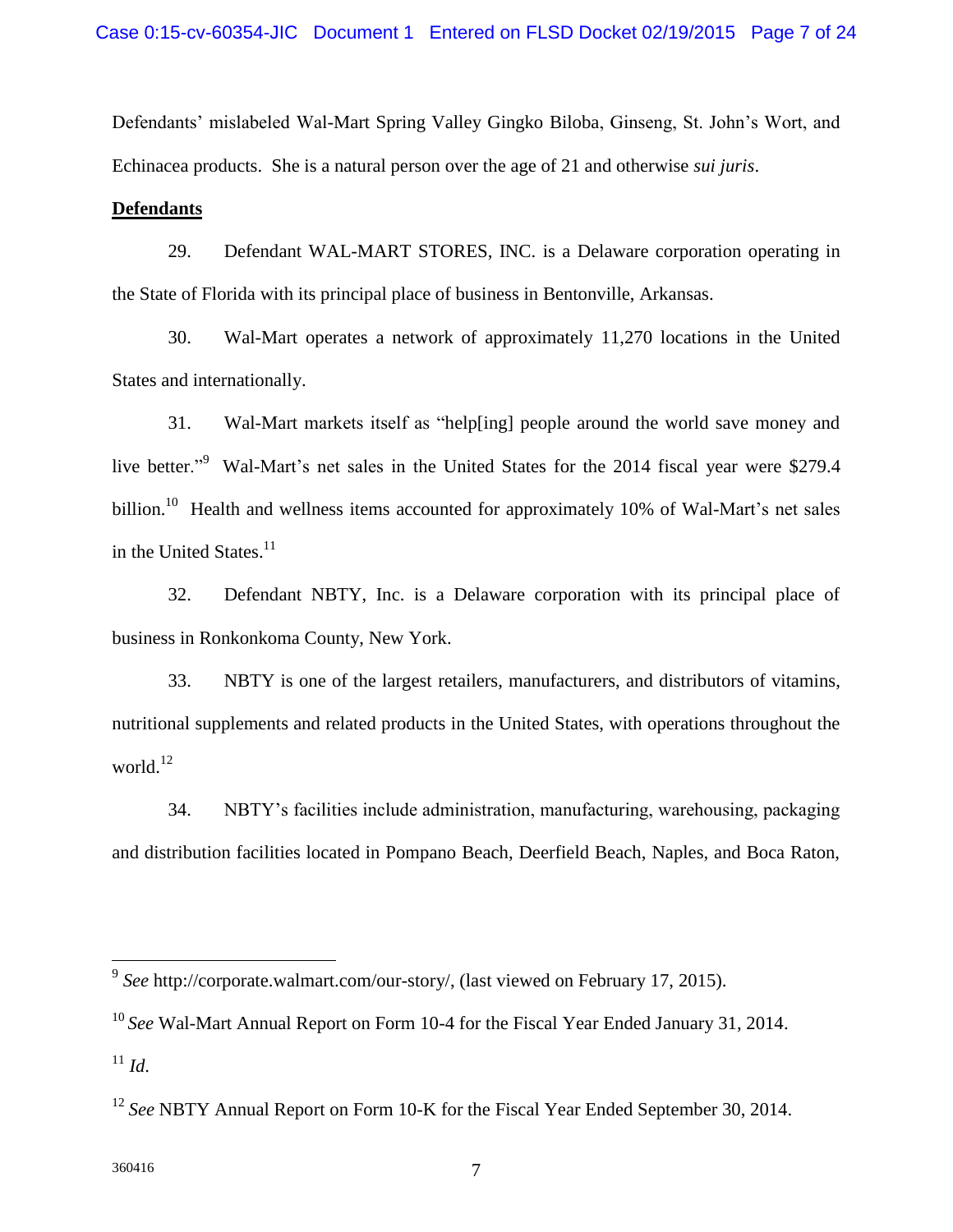Florida. It also operates retail locations throughout the United States.<sup>13</sup>

35. NBTY describes its missions as follows: "To enhance the well-being of our customers globally by delivering the highest quality, best value nutritional supplements and wellness products."<sup>14</sup> Its website states that it has a "significant presence in virtually every major vitamin, mineral, herb and supplement product category and in multiple key distribution channels."<sup>15</sup>

36. In 2014, NBTY's net sales for its wholesale segment totaled \$1.88 billion.<sup>16</sup> Sales to Wal-Mart constituted 19% of this amount, and 11% of NBTY's sales across all segments.<sup>17</sup>

## **JURISDICTION AND VENUE**

37. This Court has jurisdiction over this action pursuant to the Class Action Fairness Act of 2005 ("CAFA"), Pub. L. No. 109-2, 119 Stat. 4 (codified in various sections of 28 U.S.C.).

38. Plaintiff is a citizen of the State of Florida. Defendants are citizens of the state of Delaware but are registered to do business in Florida. The amount in controversy exceeds \$5,000,000 and there are at least one hundred members of the putative class.

39. This Court has jurisdiction over Defendants because they are foreign corporations authorized to conduct business in Florida, are continuously doing business in Florida and have registered with the Florida Secretary of State, or do sufficient business in Florida, have sufficient

<sup>13</sup> *Id.*

 $\overline{a}$ 

<sup>15</sup> *See* http://www.nbty.com/OurBrands/VitaminsSupplements(last viewed on February 17, 2015). <sup>16</sup> *See* NBTY Annual Report on Form 10-K for the Fiscal Year Ended September 30, 2014.

 $^{17}$  *Id.* 

<sup>14</sup> *See* http://www.nbty.com/OurCompany/MissionAndValues, (last viewed on February 17, 2015).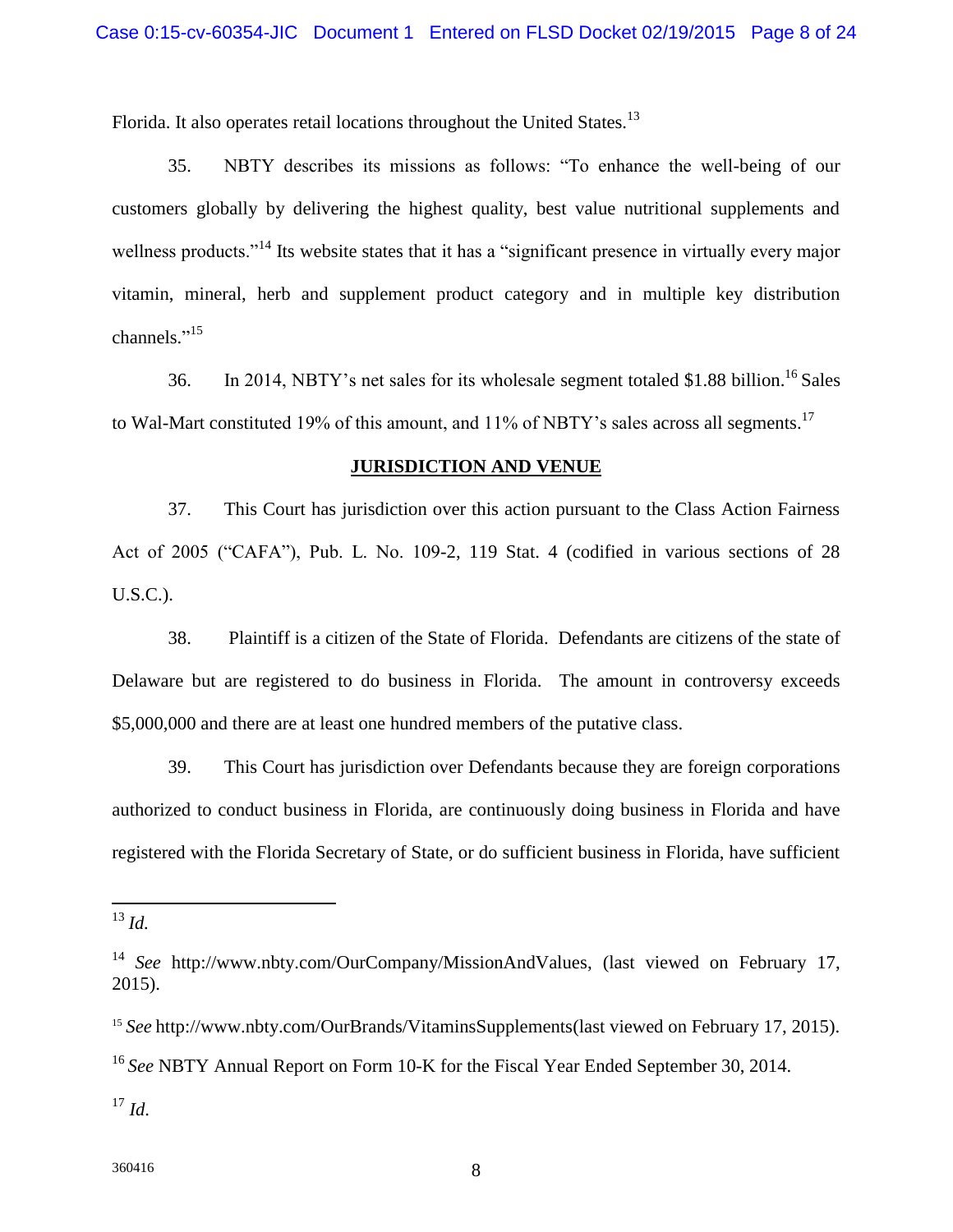minimum contacts with Florida, or otherwise intentionally avail themselves of the Florida consumer market through the promotion, marketing, sale, and service of the aforementioned herbal supplements including the supplements purchased by Plaintiffs. This purposeful availment renders the exercise of jurisdiction by this Court over Defendants and their affiliated or related entities permissible under traditional notions of fair play and substantial justice.

40. In addition, this Court has subject-matter jurisdiction under CAFA because the amount in controversy exceeds \$5 million and diversity exists between Plaintiffs and the Defendant. 28 U.S.C.  $\S$  1332(d)(2). In determining whether the \$5 million amount in controversy requirement of 28 U.S.C.  $\S$  1332(d)(2) is met, the claims of the putative class members are aggregated. 28 U.S.C. § 1332(d)(6).

41. Venue is proper in this forum pursuant to 28 U.S.C. § 1391 because Defendants transact business and may be found in this District. Venue is also proper here because at all times relevant hereto, Plaintiffs Williams and Rodriguez resided in the Southern District of Florida and a substantial portion of the practices complained of herein occurred in the Southern District of Florida.

42. All conditions precedent to this action have occurred, been performed, or have been waived.

## **FACTUAL ALLEGATIONS**

43. NBTY manufactures and sells herbal supplements to Wal-Mart through purchase orders placed by Wal-Mart.<sup>18</sup> Wal-Mart markets, distributes, and sells these supplements to consumers under its proprietary brand, Spring Valley.

44. The Spring Valley brand includes "Spring Valley Gingko Biloba," "Spring

 $\overline{a}$ 

<sup>18</sup> *Id*.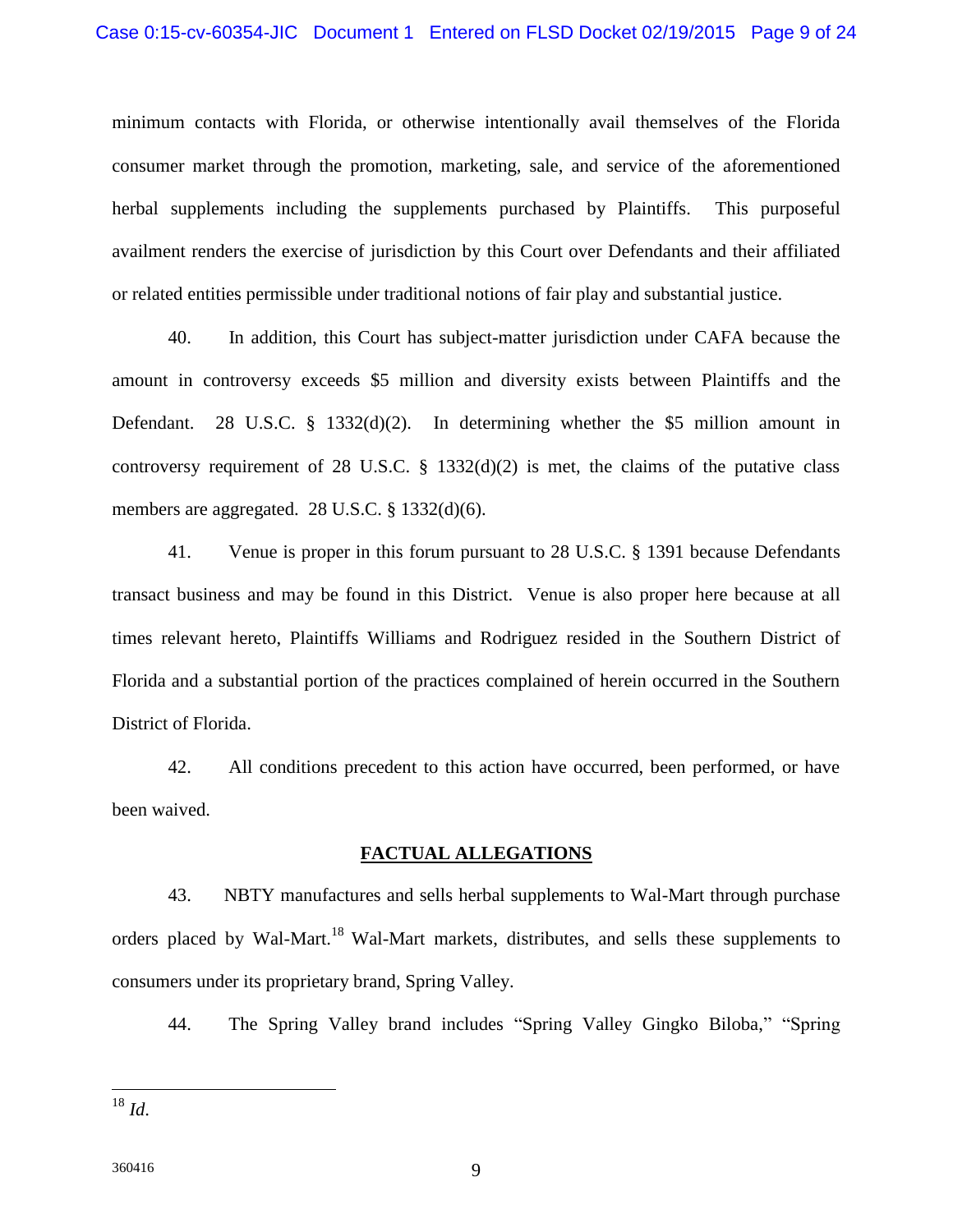Valley Echinacea," "Spring Valley Korean Panax Ginseng," and "Spring Valley St. John's Wort" product (collectively, the "Spring Valley Supplements") purchased by Plaintiffs and the class members.

45. Wal-Mart represents that it has tested and stands by its products and its marketing.

46. The labeling on every Wal-Mart Spring Valley Gingko Biloba product conspicuously shows the "Supplement Facts" and identifies the primary herbal ingredient as "Gingko Biloba Extract." *See e.g.* ¶ 70 *infra.* Each of the other Spring Valley Supplements has the same labeling, which identifies the advertised herbal ingredient as the primary ingredient. Contrary to these representations, the Spring Valley Supplements are not what they purport to be.

47. On February 2, 2015, New York Attorney General Eric Schneiderman sent a letter to Wal-Mart ordering it to immediately "cease and desist engaging in the sale of adulterated and/or mislabeled herbal dietary supplements" and to "immediately stop the sale of six 'Spring Valley' dietary supplements."<sup>19</sup>

48. The Spring Valley Supplements were among those six supplements. <sup>20</sup>

49. The cease and desist letter was the result of an investigation by the N.Y. Attorney General's office that used established DNA barcoding technology to examine the contents of herbal supplements and was focused on Defendants' practice of substituting contaminants and fillers in place of the authentic product.

50. DNA barcodes are short genetic markers in an organism's DNA and are used to identify it as belonging to a particular species. Barcodes provide an unbiased, reproducible

 $\overline{a}$ 

<sup>&</sup>lt;sup>19</sup> Similar cease and desist letters were sent to GNC, Target, and Walgreens relating to their proprietary brands of certain herbal supplements.

<sup>&</sup>lt;sup>20</sup> The cease and desist letter was also directed to sale of the Wal-Mart Spring Valley Garlic and Saw Palmetto.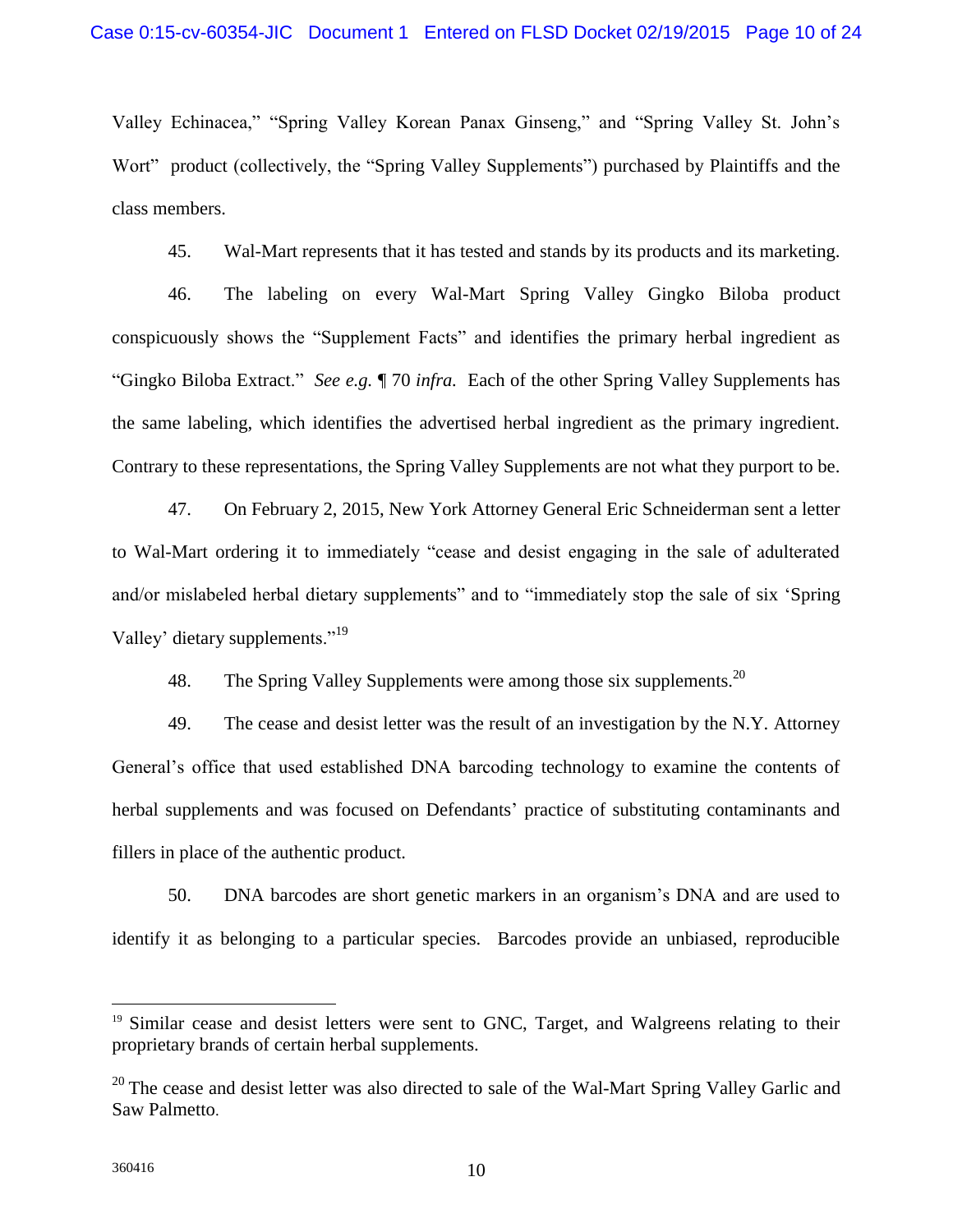method of species identification. The barcodes can be used to determine the exact plant species being tested.

51. The DNA testing revealed that the six supplements were "either unrecognizable or a substance other than what they claimed to be and therefore constitute contaminated or substituted products."

52. According to Arthur P. Grollman, M.D., Professor of Pharmacological Sciences at Stony Brook University, "[t]his study undertaken by Attorney General Schneiderman's office is a well-controlled, scientifically-based documentation of the outrageous degree of adulteration in the herbal supplement industry."

53. Indeed, testing on the Spring Valley Gingko Biloba product revealed that "*no gingko biloba DNA was identified*." Instead, six of the fifteen tests identified DNA for oryza (commonly known as rice), with other tests identifying dracaena (a tropical houseplant), mustard, wheat, and radish. Four of the fifteen tests revealed no plant DNA whatsoever.

54. Similar results were yielded for each of the other Spring Valley Supplements.

55. Defendants knew that the Spring Valley Supplements contained various inexpensive fillers and contaminants; but knowing that U.S. consumers were increasingly purchasing these products for a healthier lifestyle, put their pursuit of profits above all else.

56. According to Attorney General Schneiderman:

"This investigation makes one thing abundantly clear: the old adage 'buyer beware' may be especially true for consumers of herbal supplement. The DNA test results seem to confirm long-standing questions about the herbal supplement industry. Mislabeling, contamination, and false advertising are illegal . . . . At the end of the day, American corporations must step up to the plate and ensure that their customers are getting what they pay for, especially when it involves promises of good health."

57. Wal-Mart's mislabeling of its proprietary Spring Valley Supplements constitutes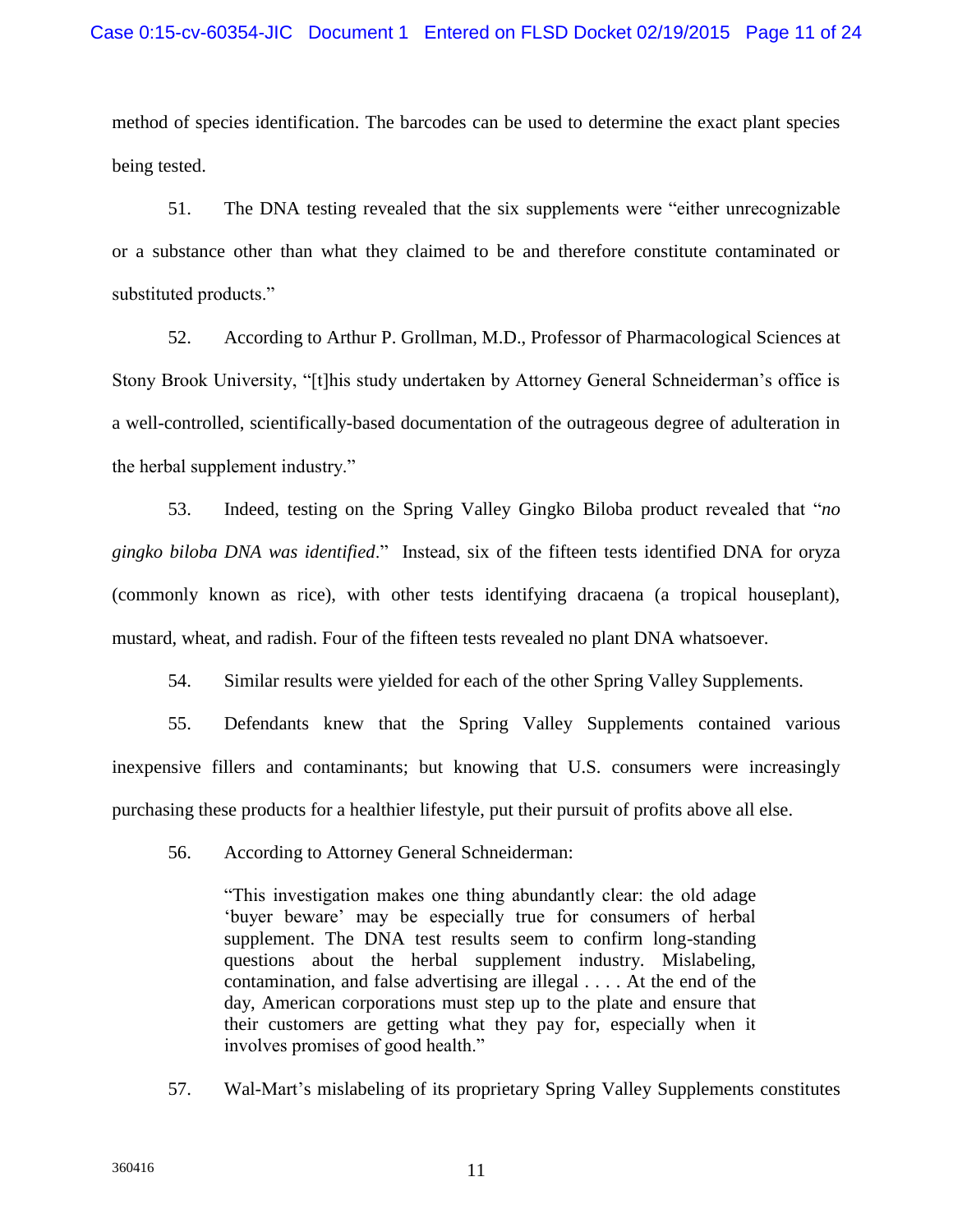unfair and deceptive business practices and just as importantly poses serious health risks to consumers.

58. Consumers, such as Plaintiffs and the class members here, purchase this product trusting that (i) it contains the amount of herbal substance that is identified on the label and that (ii) all ingredients contained in the product are identified.

59. Because of Wal-Mart's intentional mislabeling of the ingredients in the Spring Valley Supplements, a consumer with food allergies, or who is taking medication for an unrelated illness, is assuming a potentially serious health risk each time the contaminated herbal supplement is ingested.

60. Plaintiffs and the putative class members did not purchase the Spring Valley Supplements to assume these risks and would not have purchased the product had they known that there was no trace of the herbal ingredient contained therein but instead the product was contaminated and potentially dangerous.

#### **Plaintiff Maria Valdez Rodriguez**

61. Ms. Rodriguez, a sufferer of joint related health issues, learned of certain benefits from taking Echinacea, including relief from joint pain.

62. Wary of the side effects and costs of prescription products, Ms. Rodriguez has purchased Spring Valley Echinacea from one of Wal-Mart's retail stores since approximately 2005. She has used Spring Valley Echinacea consistently in hopes of boosting her immune system and, in turn, alleviating her joint issues without resort to prescription medication.

63. Ms. Rodriguez paid approximately \$5-7 per bottle every two months for the Spring Valley Echinacea product.

64. In addition, Ms. Rodriguez learned that St. John's Wort could be used as an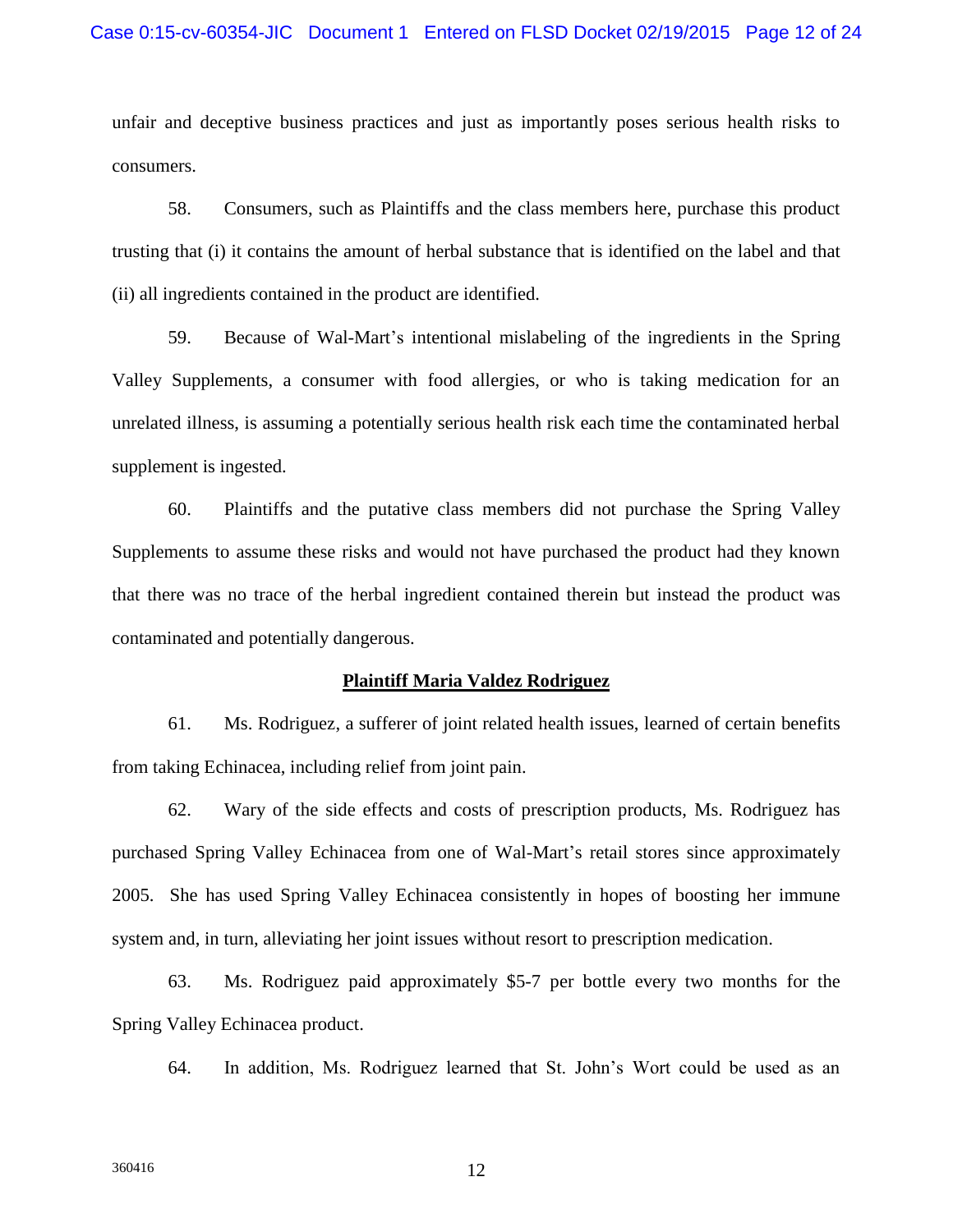effective treatment for depression.

65. Based upon this information, Ms. Rodriguez purchased Spring Valley St. John's Wort over a period of approximately one year to help alleviate her symptoms of depression.

66. Ms. Rodriguez paid approximately \$5-7 per bottle for the Spring Valley St. John's Wort product.

## **Plaintiff Louise Williams**

67. Plaintiff Louise Williams began using Spring Valley Supplements to improve and maintain her health shortly after she experienced menopause. Ms. Williams has used Spring Valley Ginkgo Biloba, St. John's Wort, Echinacea, and Korean Panax Ginseng.

68. Ms. Williams is now 70 years of age, and has been using the Spring Valley Supplements for a period of approximately 15 years.

69. Aware of friends who have experienced various ailments and diseases, including Alzheimer's disease, Ms. Williams used the Spring Valley Supplements in an effort to maintain her good health and prevent the onset of similar diseases.

70. Bottles purchased by Ms. Williams are pictured below:

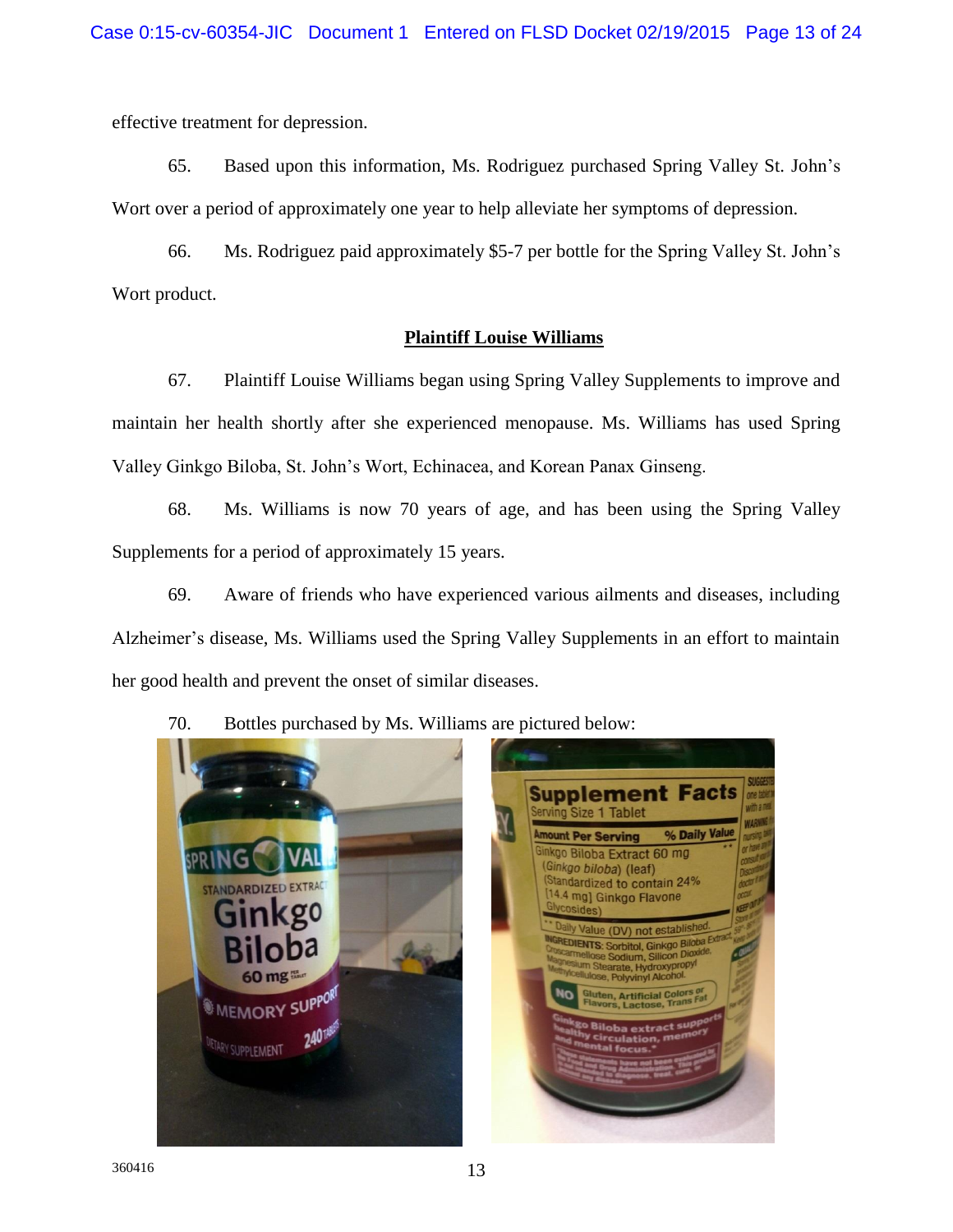



71. The Spring Valley Supplements are mass-produced products and there are no material differences between the bottles that Plaintiffs purchased and those purchased by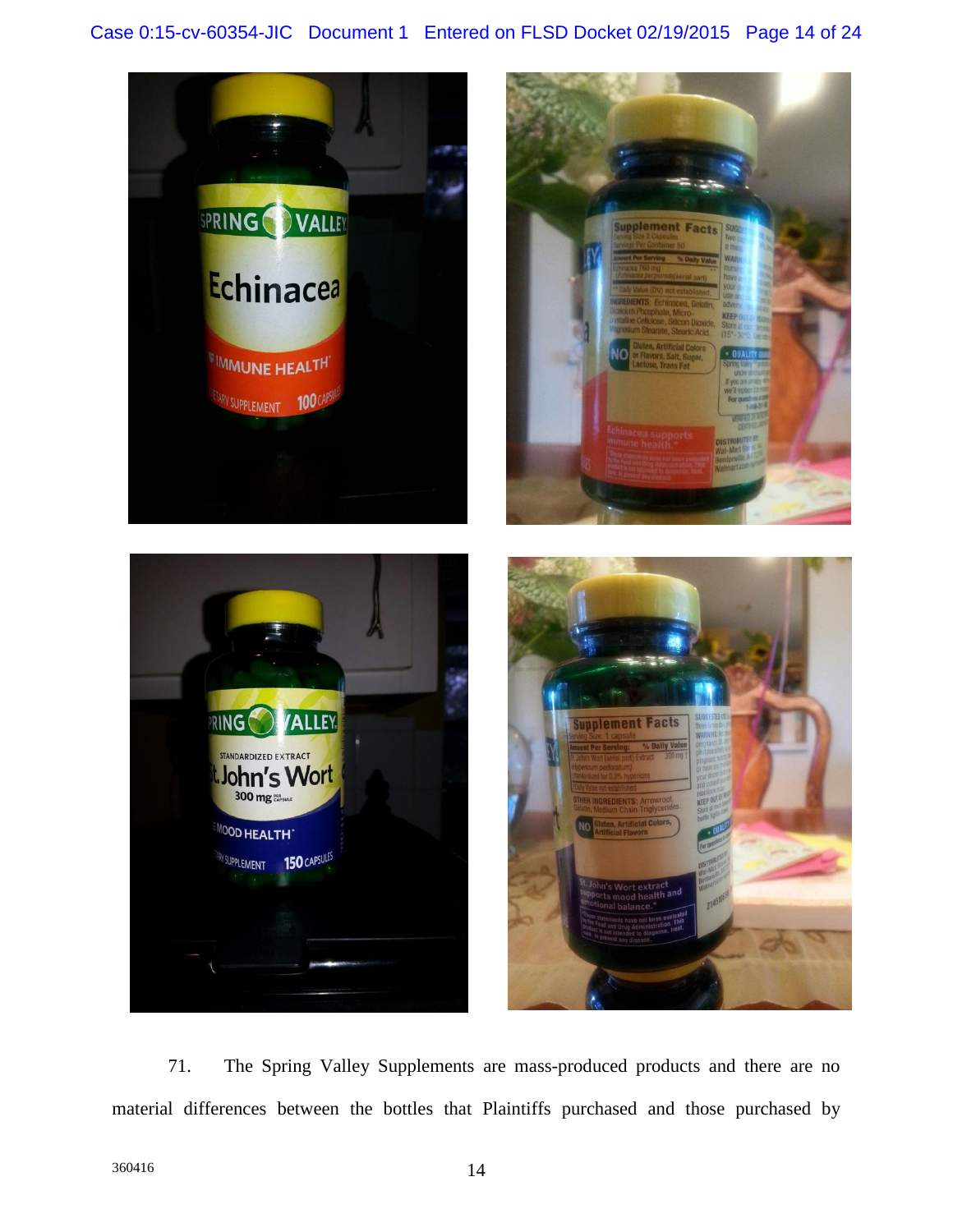members of the putative class. As with all other putative class members, Wal-Mart deceptively labeled the bottle that Plaintiffs purchased as purporting to contain a certain amount of the advertised herbal ingredient.

72. On the contrary, the product that Plaintiffs and the putative class purchased did not contain *any* of the advertised herbal ingredient but instead had certain fillers and contaminants such as rice, allium, mustard, and radish. None of these substances are identified in the list of ingredients on the Spring Valley Supplements.

73. Had Plaintiffs – or any reasonable consumer – known that the product they were purchasing was not the advertised herbal product but instead various filler products they would not have made the purchase.

74. As with all other putative class members, Wal-Mart and NBTY accepted payment for the purported herbal supplements despite the fact that it knew or should have known that they did not actually contain any of the advertised herbal supplements.

75. There are no material differences between Defendants' actions and practices directed to Plaintiffs and its actions and practices directed to any members of the putative class.

## **CLASS ALLEGATIONS**

## **A. Class Definitions**

76. Plaintiffs bring this action against Defendants pursuant to Rule 23 of the Federal Rules of Civil Procedure on behalf of themselves and all other persons similarly situated. Plaintiffs seek to represent the following classes:

## Nationwide class:

All persons who, within the applicable statutes of limitation, purchased Wal-Mart Spring Valley Gingko Biloba, St. John's Wort, Ginseng, or Echinacea in the United States. Excluded from this class are Defendants, their affiliates, subsidiaries, agents,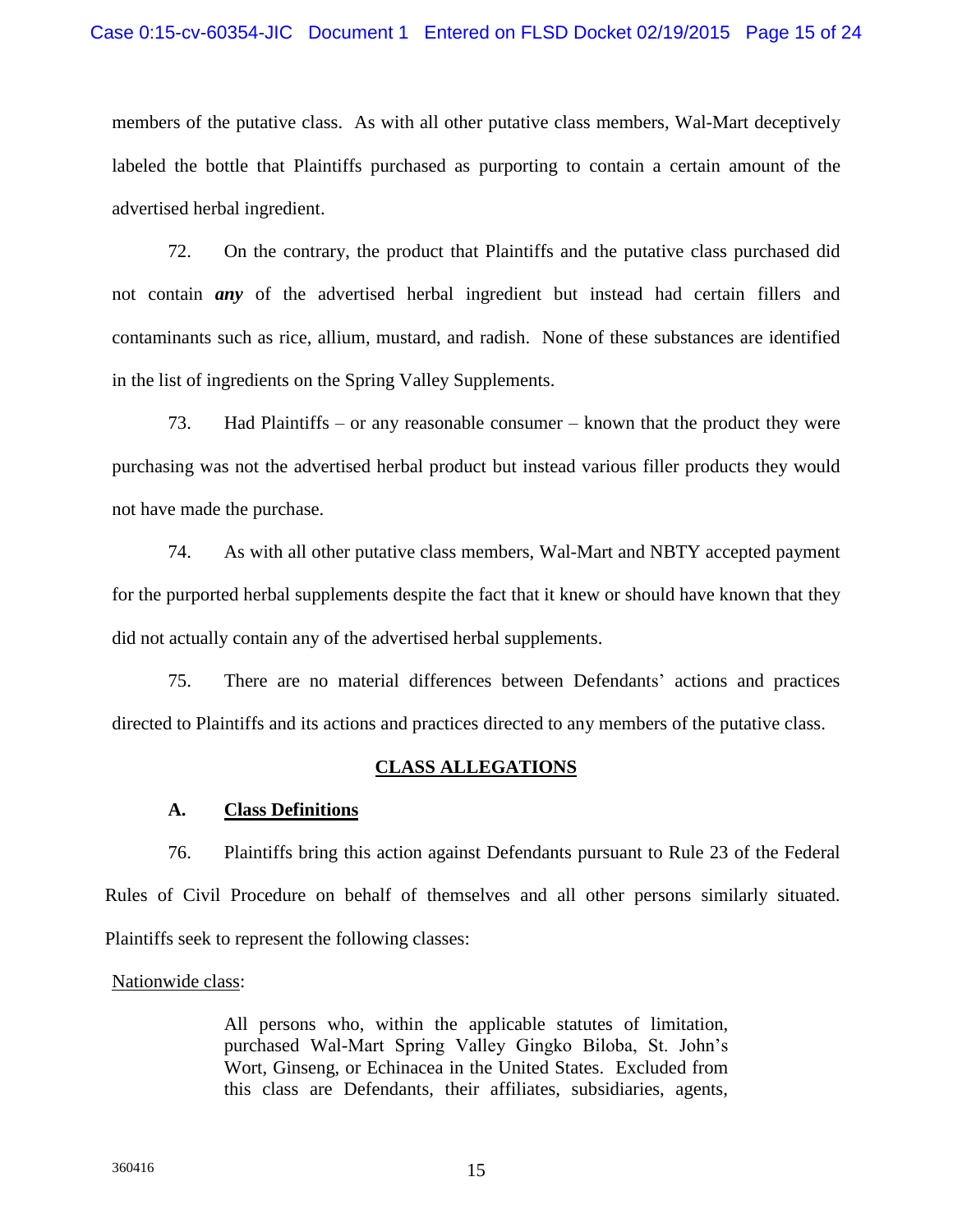## board members, directors, officers, and/or employees

#### Florida Subclass as to Count II – Florida Deceptive and Unfair Practices Act

All persons who, within the applicable statute of limitation, purchased Wal-Mart Spring Valley Gingko Biloba, St. John's Wort, Ginseng, or Echinacea in the state of Florida. Excluded from this class are Defendants, their affiliates, subsidiaries, agents, board members, directors, officers, and/or employees.

77. Plaintiffs reserve the right to modify or amend the definitions of the proposed classes before the Court determines whether certification is appropriate.

78. Defendants subjected Plaintiffs and the respective class members to the same unfair, unlawful, and deceptive practices and harmed them in the same manner.

## **B. Numerosity**

79. The proposed classes are so numerous that joinder of all members would be impracticable. Defendants sell and promote the Spring Valley products, including Gingko Biloba, St. John's Wort, Ginseng, and Echinacea, at thousands of stores in Florida as well as nationwide. Although the number of class members is not presently known the classes will likely be composed of thousands of consumers. The numbers are clearly more than can be consolidated in one complaint such that it would be impractical for each member to bring suit individually. Plaintiffs do not anticipate any difficulties in the management of the action as a class action.

## **C. Commonality**

80. There are questions of law and fact that are common to Plaintiffs' and class members' claims. Common questions of law and fact exist because, *inter alia*, Plaintiffs and all class members purchased the Spring Valley Supplements from Wal-Mart that were deceptively labeled as containing an herbal ingredient when instead it contained various fillers and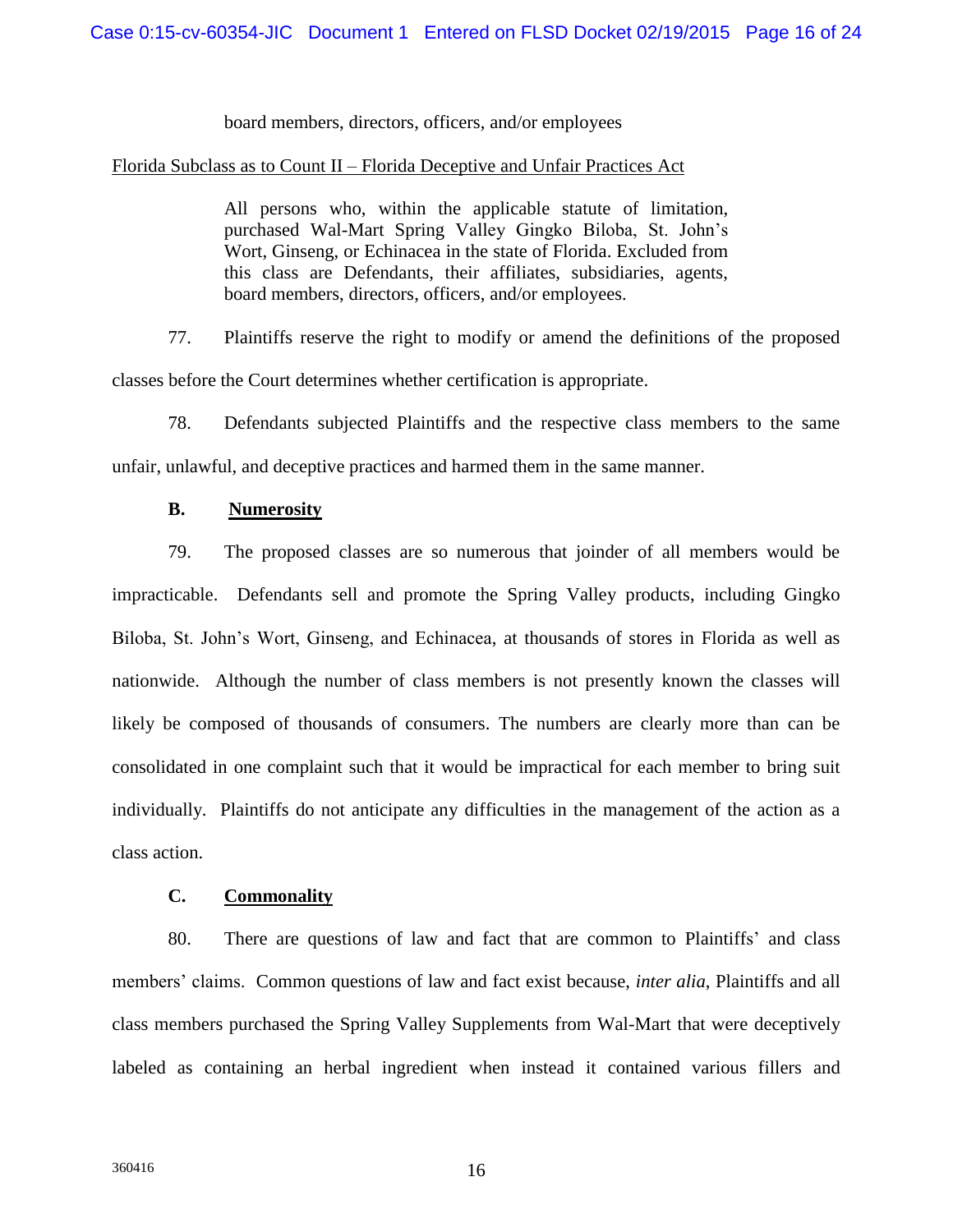contaminants and not the as-labeled herbal product.

81. These common questions predominate over any questions that go particularly to

any individual member of the Class and include but are not limited to the following:

- a. Whether Defendants engaged in unlawful, unfair, or deceptive business practices by failing to properly label the Spring Valley Supplements they sold to Plaintiffs and the putative class members;
- b. Whether Defendants deceptively or misleadingly misrepresented the ingredients contained in the Spring Valley Supplements sold to consumers;
- c. Whether Defendants' misrepresentations and omissions are likely to deceive a reasonable consumer;
- d. Whether and to what extent the Defendants have been unjustly enriched at the expense of Plaintiffs and the class;
- e. Whether Defendants violated Florida's Deceptive and Unfair Trade Practices Act;
- f. Whether Plaintiffs and the class members are entitled to compensatory damages including actual damages plus interest and/or monetary restitution;
- g. Whether Defendants' conduct warrants punitive damages; and
- h. Whether an injunction is appropriate in order to prevent Defendants from continuing to engage in their unfair, deceptive, and unlawful conduct.

## **D. Typicality**

82. Plaintiffs are a member of the Class they seek to represent. Plaintiffs' claims are typical of the respective classes' claims because Plaintiffs and each class member purchased the Spring Valley Supplements which were deliberately misrepresented as containing specific herbal ingredients when in fact they contained only various fillers. Thus, Plaintiffs' claims are typical due to the similarity, uniformity, and common purpose of the Defendants' unlawful conduct. Each class member has sustained, and will continue to sustain, damages in the same manner as Plaintiffs as a result of Defendants' wrongful conduct.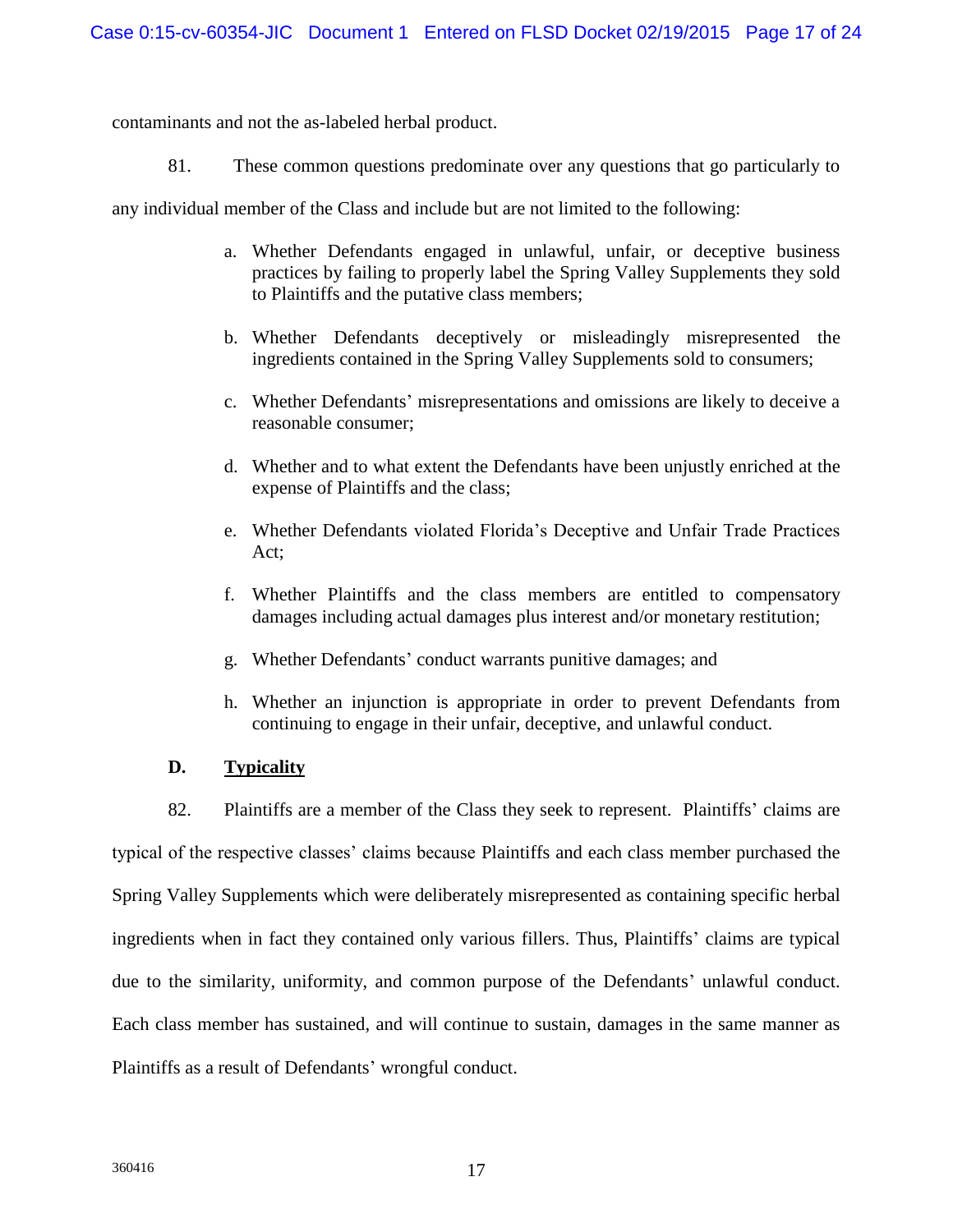## **E. Adequacy of Representation**

83. Plaintiffs are an adequate representative of the classes they seek to represent and will fairly and adequately protect the interests of the class. Plaintiffs are committed to the vigorous prosecution of this action and have retained competent counsel, experienced in litigation of this nature, to represent them. Plaintiffs have no adverse or antagonistic interests to those of the unnamed class members. Plaintiffs are willing and prepared to serve the Court and the class in a representative capacity with all of the obligations and duties material thereto.

84. To prosecute this case, Plaintiffs have chosen the undersigned law firms, which are very experienced in class action litigation and have the financial and legal resources to meet the substantial costs and legal issues associated with this type of litigation.

#### **F. Requirements of Fed. R. Civ. P. 23(b)(3)**

85. This action is appropriate as a class action pursuant to Fed. R. Civ. Proc. 23(b)(3) because questions of law or fact common to Plaintiffs' and each class member's claims predominate over any questions of law or fact affecting only individual members of the class.

86. All claims by Plaintiffs and the unnamed class members are based on the purchase of the deceptively labeled Spring Valley Supplements.

87. Common issues predominate when, as here, liability can be determined on a classwide basis, even when there will be some individualized damages determinations.

88. As a result, when determining whether common questions predominate, courts focus on the liability issue, and if the liability issue is common to the class as is the case at bar, common questions will be held to predominate over individual questions.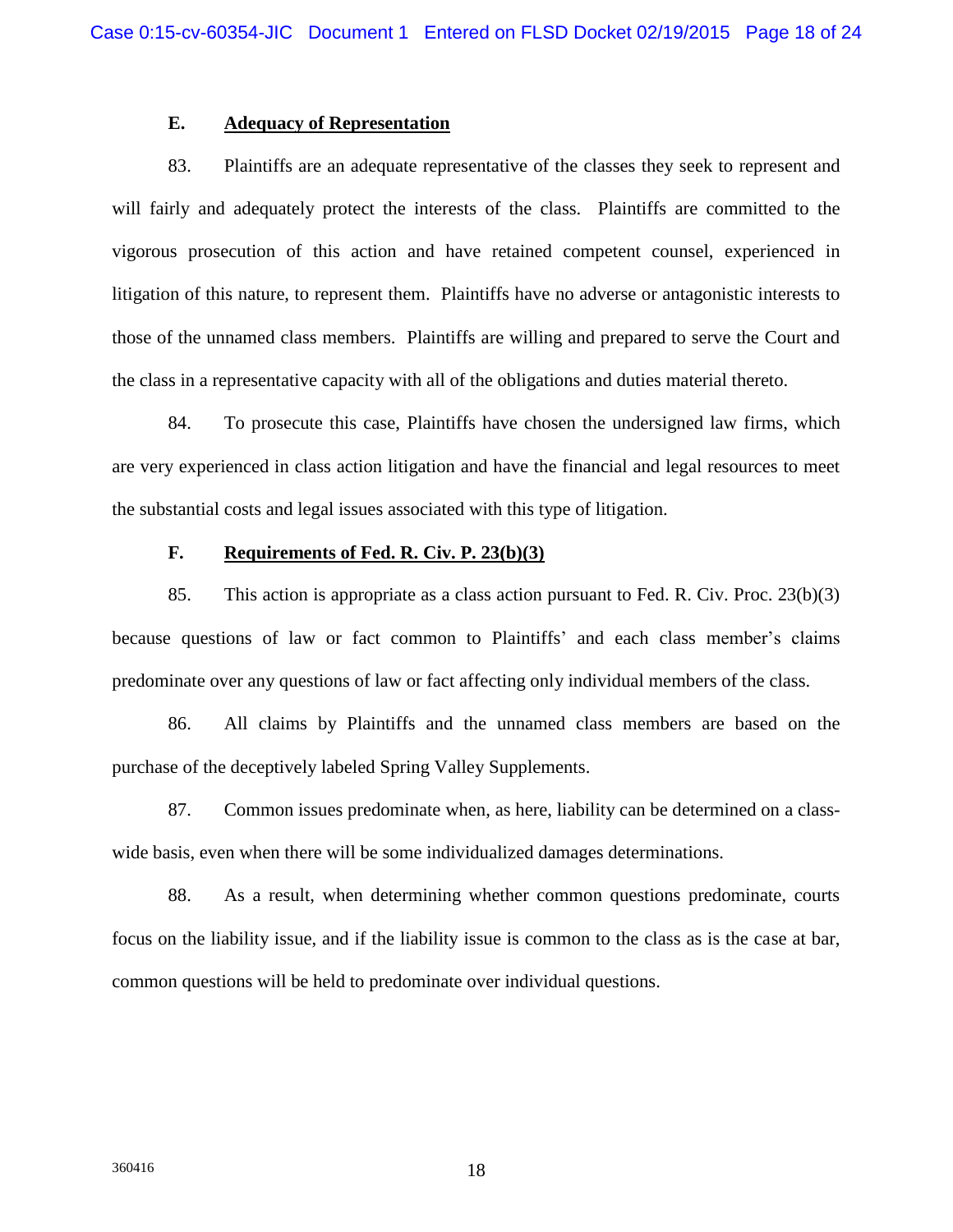## **G. Superiority**

89. A class action is superior to individual actions in part because of the non-

exhaustive factors listed below:

(a) Joinder of all class members would create extreme hardship and inconvenience for the affected customers as they reside all across the states;

(b) Individual claims by class members are impractical because the costs to pursue individual claims exceed the value of what any one class member has at stake. As a result, individual class members have no interest in prosecuting and controlling separate actions;

(c) There are no known individual class members who are interested in individually controlling the prosecution of separate actions;

(d) The interests of justice will be well served by resolving the common disputes of potential class members in one forum;

(e) Individual suits would not be cost effective or economically maintainable as individual actions; and

(f) The action is manageable as a class action.

90. Plaintiffs do not anticipate and are unaware of any difficulties that would be encountered in the management of this class action.

**H. Requirements of Fed. R. Civ. P. 23(b)(1) & (2)**

91. Prosecuting separate actions by or against individual class members would create

a risk of inconsistent or varying adjudications with respect to individual class members that would establish incompatible standards of conduct for the party opposing the class.

92. Defendants have acted or failed to act in a manner generally applicable to the class, thereby making appropriate final injunctive relief or corresponding declaratory relief with respect to the Class as a whole.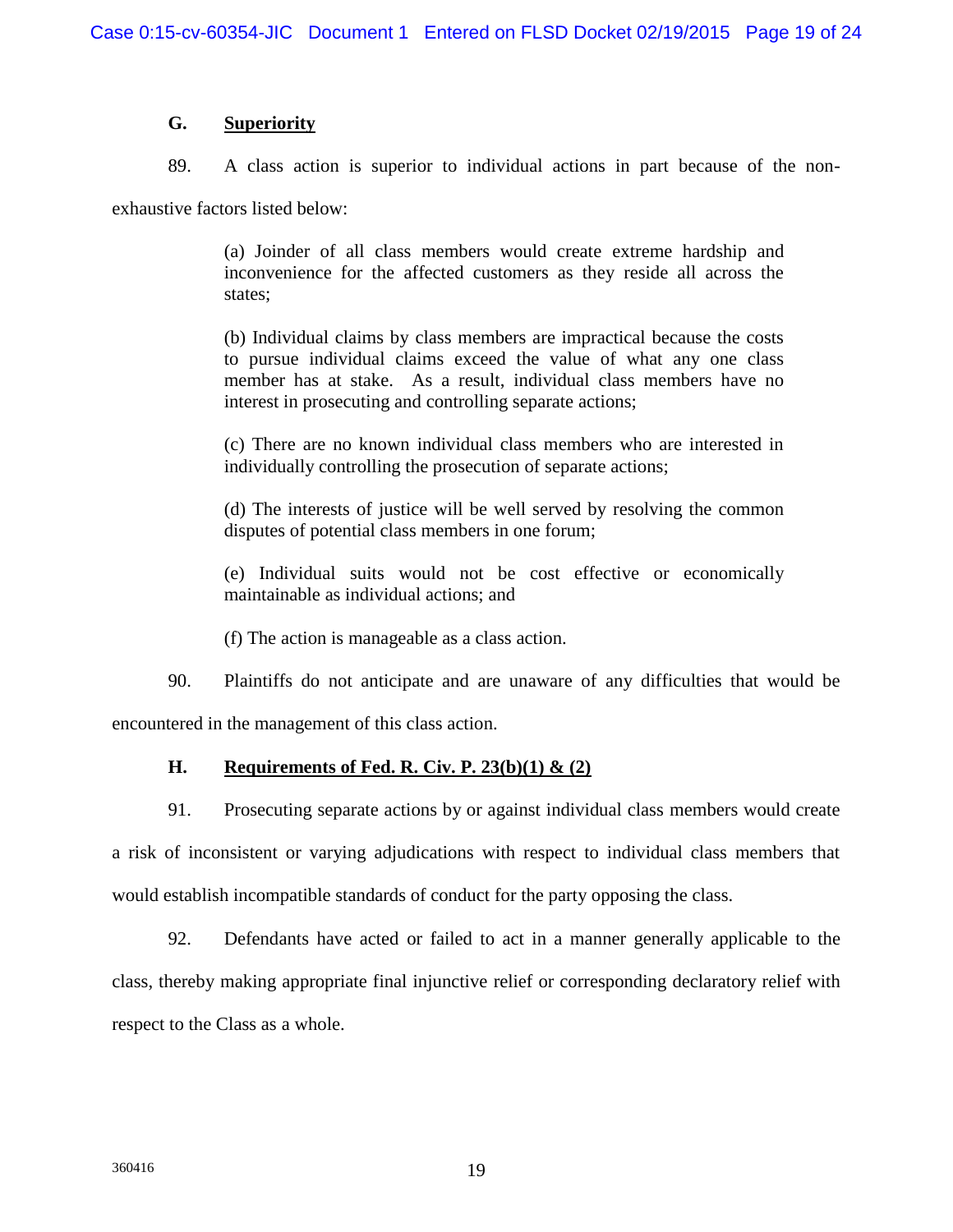#### **COUNT I**

## **UNJUST ENRICHMENT (Nationwide Class)**

93. Plaintiffs re-allege and incorporate paragraphs 1-92 above as if fully set forth herein and further allege as follows.

94. Defendants acted to mislead consumers into believing that the Spring Valley Supplements actually contained the specified herbal ingredient by labeling the product sold to consumers in that manner.

95. Defendants received from Plaintiffs and the class members benefits in the form of profits related to the misrepresentation that the Spring Valley Supplements actually contained the specified herb.

96. Defendants received payments from Plaintiffs and all class members for what they believed to be a particular herb. In fact, however, the Spring Valley Supplements did not contain any of the specified herb but instead contained various inexpensive fillers and contaminants.

97. Defendants had knowledge of this benefit and voluntarily accepted and retained the benefit conferred on it.

98. Defendants will be unjustly enriched if they are allowed to retain the aforementioned benefits, and each class member is entitled to recover the amount by which the Defendants were unjustly enriched at his or her expense.

**WHEREFORE**, Plaintiffs, on behalf of themselves and all similarly situated Class members, demands an award against Defendants in the amounts by which Defendants have been unjustly enriched at Plaintiffs' and the class members' expense, and such other relief as this Court deems just and proper.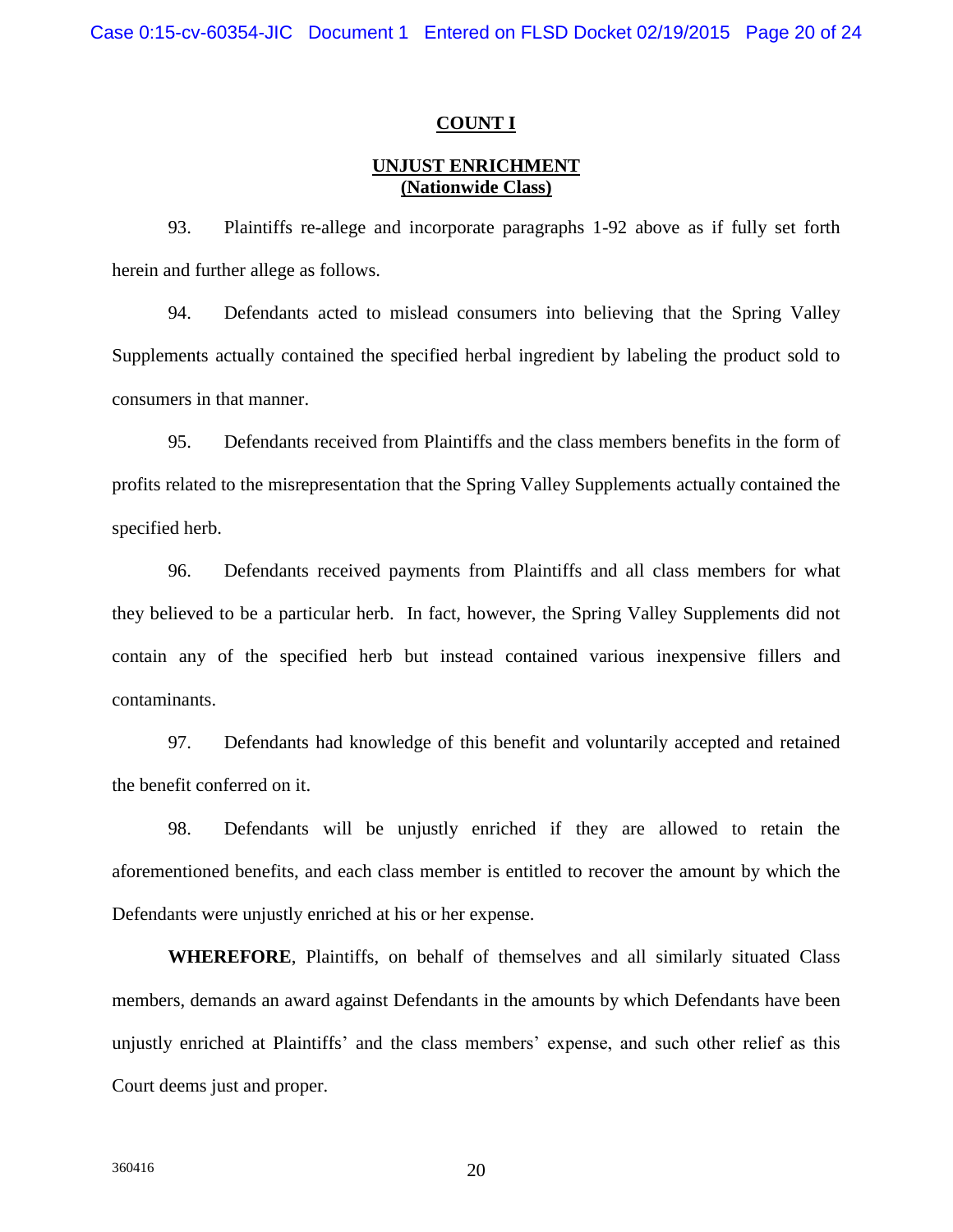#### **COUNT II**

## **VIOLATION OF THE FLORIDA DECEPTIVE AND UNFAIR TRADE PRACTICES ACT (on behalf of the Florida subclass)**

99. Plaintiffs re-allege and incorporate paragraphs 1-92 above as if fully set forth herein and further allege as follows.

100. FDUTPA, section 501.201, et seq., Florida Statutes, prohibits "unfair methods of competition, unconscionable acts or practices, and unfair or deceptive acts or practices in the conduct of any trade or commerce." § 501.204, Fla. Stat.

101. Plaintiffs and the Florida Subclass are "consumers" as that term is defined in section 501.203(7), Florida Statutes.

102. Each Plaintiff and Class member is an "aggrieved" person under §501.211, Fla. Stat. and so has standing to pursue this claim.

103. Plaintiffs have standing to pursue this claim as they have suffered injury in fact and have lost money or property as a result of Defendants' actions as set forth above.

104. Defendants have engaged in, and continue to engage in, unconscionable acts or practices and used unfair or deceptive acts in conduct of their trade or commerce in the State of Florida.

105. Defendants' business practices, as alleged herein, are "unfair" because they offend established public policy and are immoral, unethical, unscrupulous, and substantially injurious to their customers. Additionally, Defendants' conduct is unfair because it violated the legislatively declared policies of FDUTPA. Defendants misled consumers into believing that their products contained the amount of herb identified on the label, when in fact they contained only inexpensive fillers, and Defendants concealed this fact from consumers.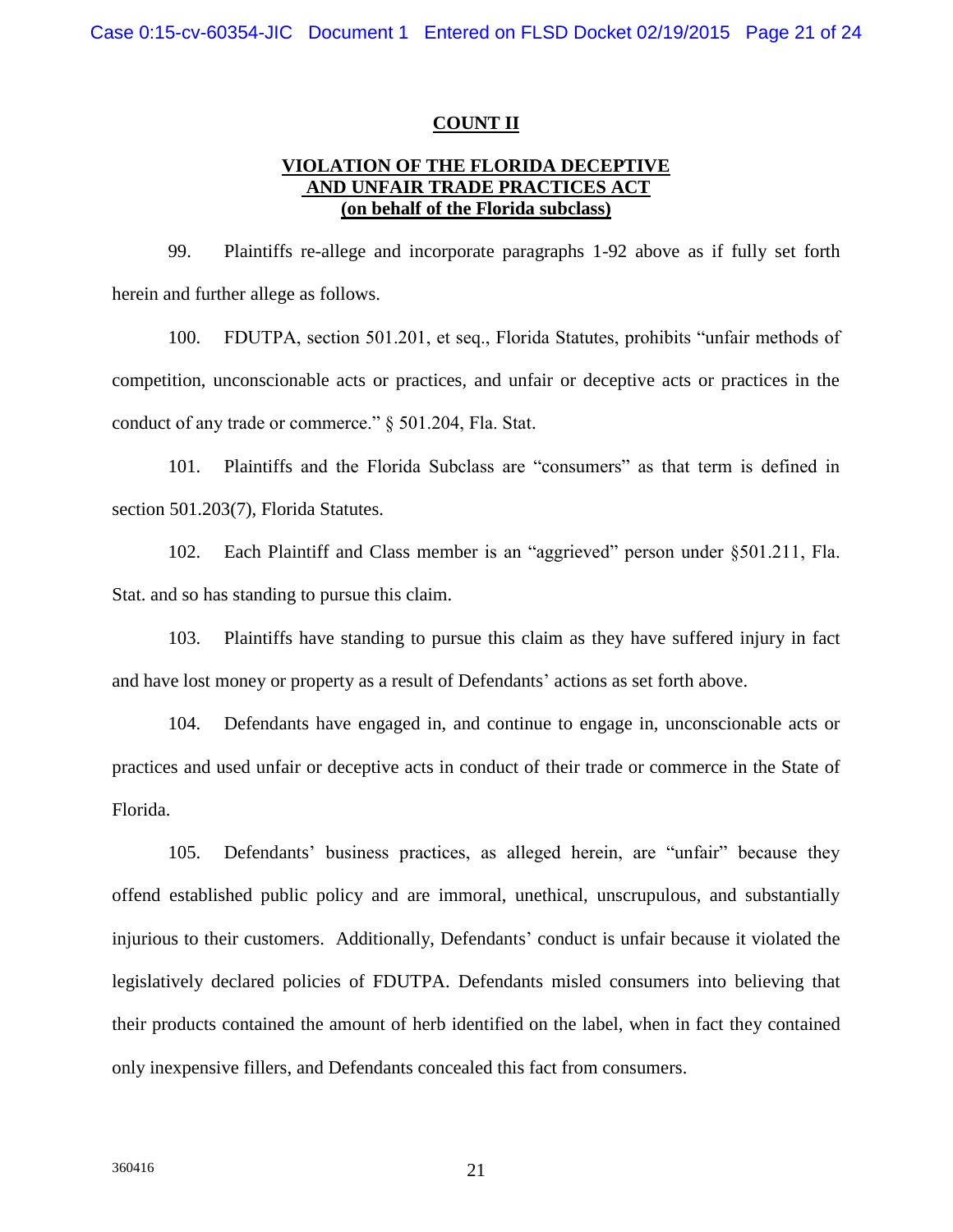#### Case 0:15-cv-60354-JIC Document 1 Entered on FLSD Docket 02/19/2015 Page 22 of 24

106. Furthermore, Defendants' business practices, as alleged herein, are "deceptive" because they are likely to deceive consumers, including Plaintiffs and the members of the Florida class, into believing that they are purchasing the product indicated on the label.

107. The policies, acts, and practices alleged herein were intended to result and did result in payment to Defendants for a product they misrepresented to be a particular herb, which in turn was intended to generate unlawful or unfair compensation for Defendants.

108. Specifically, Defendants misled consumers into believing that the Spring Valley Supplements contained the specified herb, when in fact, they contained only certain fillers and contaminants.

109. Plaintiffs and the Florida Subclass have sustained actual damages as a direct and proximate result of Wal-Mart's unfair and unconscionable practices in that they spent money on the Spring Valley Supplements, a misbranded and worthless product, that they would not have otherwise purchased and did not receive value for.

110. Section 501.211(2), Florida Statutes, provides Plaintiffs and the Florida Subclass a private right of action against Wal-Mart to recover their actual damages, plus attorneys' fees and costs.

111. Plaintiffs and the Florida Subclass have suffered and will continue to suffer irreparable harm if Wal-Mart continues to engage in such deceptive, unfair, and unreasonable practices.

**WHEREFORE**, Plaintiffs, on behalf of themselves and the Florida Subclass, demand judgment against Defendants for damages, pre- and post-judgment interest, attorneys' fees, injunctive and declaratory relief, costs incurred in bringing this action, and any other relief as this Court deems just and proper.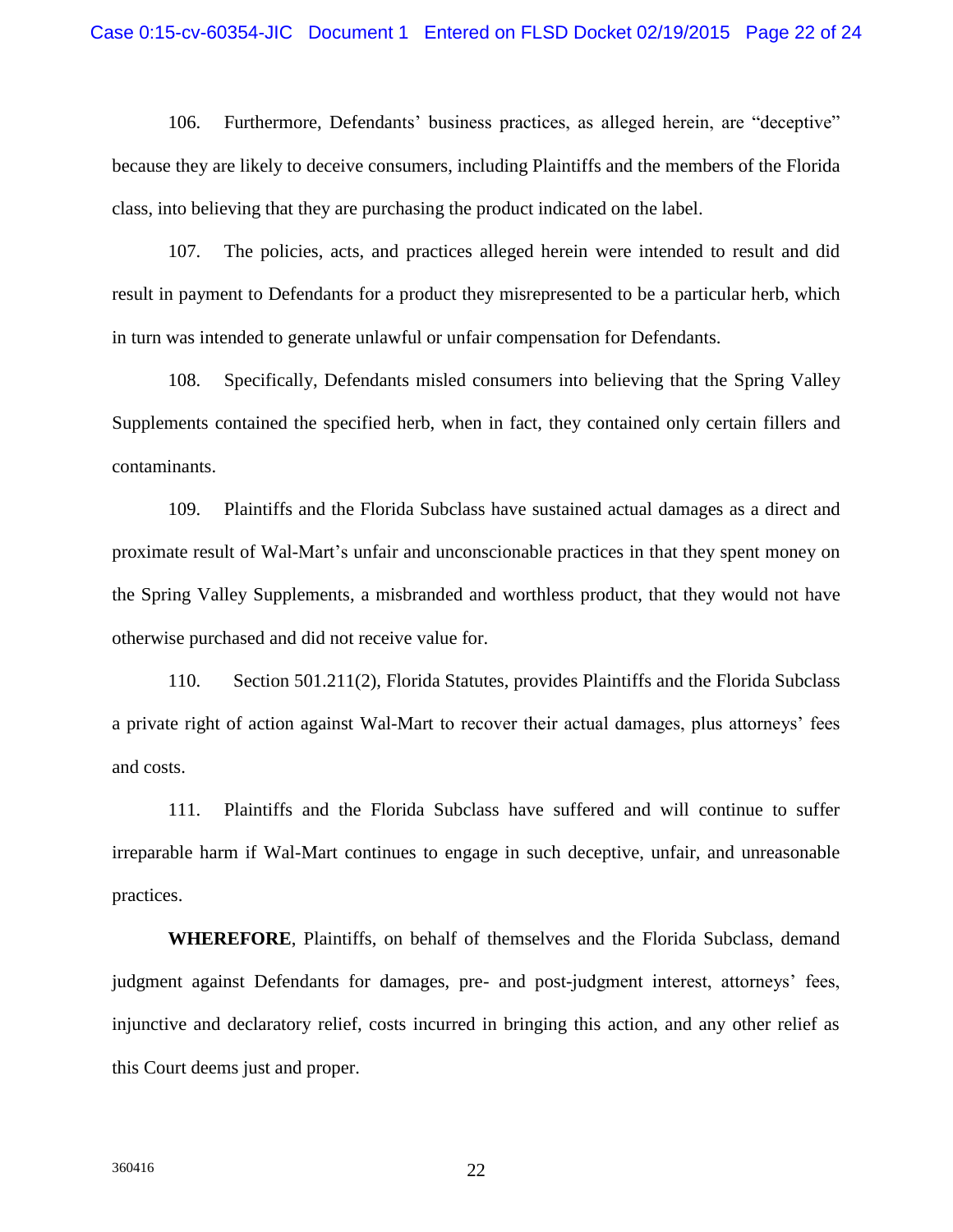#### **PRAYER FOR RELIEF**

**WHEREFORE**, Plaintiffs, on behalf of themselves and all similarly situated individuals, demand judgment against Defendants as follows:

(1) Declaring this action to be a proper class action maintainable pursuant to Rule  $23(a)$  and Rule  $23(b)(1)$  and (2), or Rule  $23(b)(3)$  of the Federal Rules of Civil Procedure and declaring Plaintiffs and their counsel to be representatives of the Class and the Florida Subclass;

(2) Enjoining Defendants from continuing the acts and practices described above;

(3) Awarding damages sustained by Plaintiffs and the classes as a result of Defendants' conduct, together with pre-judgment interest;

(4) Finding that Defendants have been unjustly enriched and requiring Defendants to refund all unjust benefits to Plaintiffs and the nationwide class, together with pre-judgment interest;

(5) Awarding Plaintiffs and the Class costs and disbursements and reasonable allowances for the fees of Plaintiffs' and the Class's counsel and experts, and reimbursement of expenses;

(6) Awarding Plaintiffs and the Florida Subclass actual damages, injunctive relief, declaratory relief, attorneys' fees and costs under FDUTPA;

(7) Awarding the nationwide class damages, injunctive relief, declaratory relief, attorneys' fees, and costs; and

(8) Awarding such other and further relief the Court deems just and equitable.

#### **DEMAND FOR JURY TRIAL**

Plaintiffs and the Class request a jury trial for any and all Counts for which a trial by jury is permitted by law.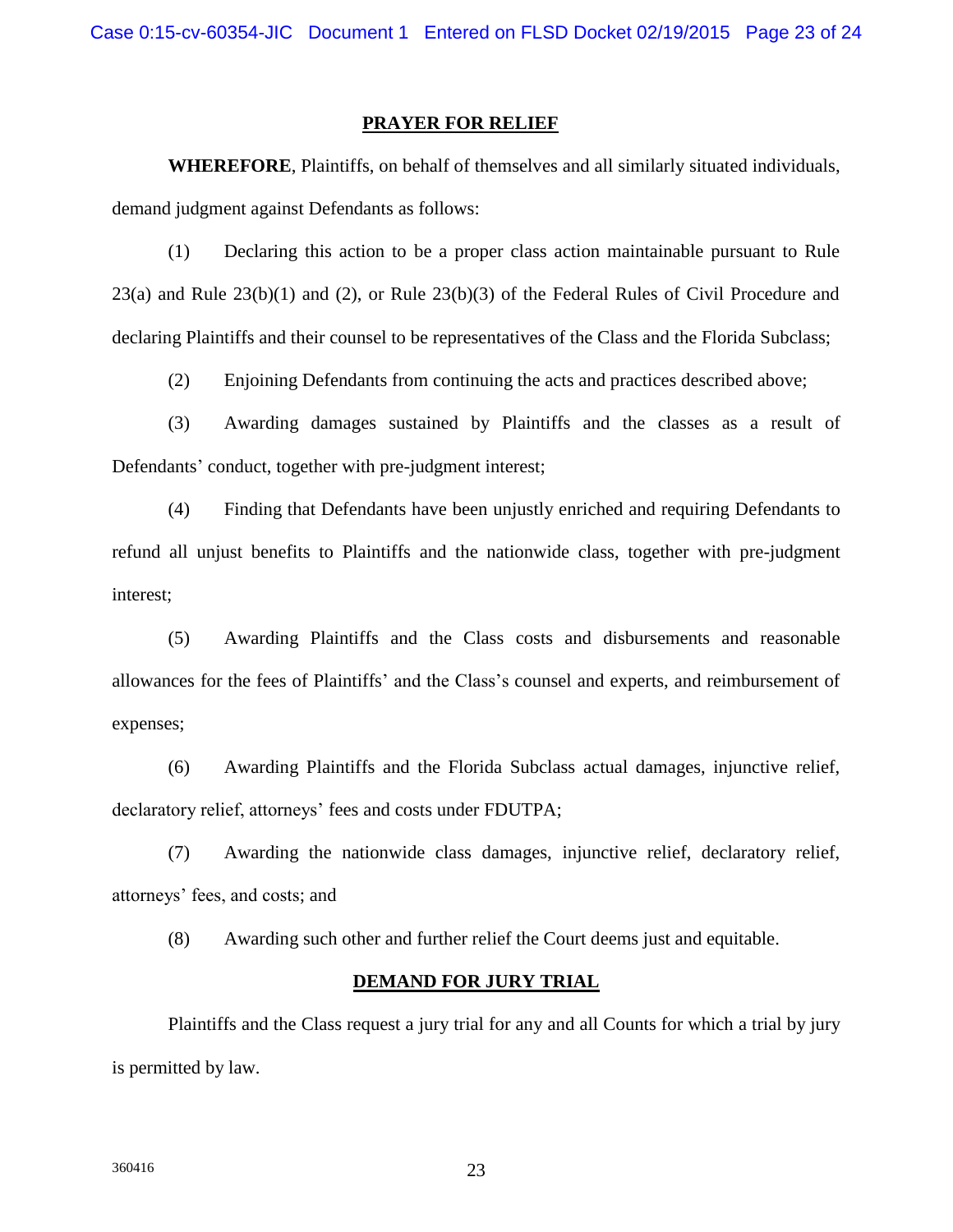Respectfully submitted this  $19<sup>th</sup>$  day of February, 2015.

By: /s/ *Adam M. Moskowitz*

| Adam M. Moskowitz, Esq.                         | Jack Scarola, Esq.              |
|-------------------------------------------------|---------------------------------|
| amm@kttlaw.com                                  | JSX@SearcyLaw.com               |
| Thomas A. Tucker Ronzetti, Esq.                 | <b>SEARCY DENNEY SCAROLA</b>    |
| tr@kttlaw.com                                   | <b>BARNHART &amp; SHIPLEY</b>   |
| Robert J. Neary, Esq.                           | 2139 Palm Beach Lakes Boulevard |
| rn@kttlaw.com                                   | West Palm Beach, FL 33409       |
| Tal J. Lifshitz, Esq.                           | Telephone: (561) 686-6300       |
| tjl@kttlaw.com                                  | Facsimile: (561) 383-9451 (fax) |
| Monica McNulty, Esq.                            | <b>Counsel for Plaintiffs</b>   |
| mmcnulty@kttlaw.com                             |                                 |
| <b>KOZYAK, TROPIN &amp;</b>                     |                                 |
| <b>THROCKMORTON LLP</b>                         |                                 |
| 2525 Ponce de Leon Blvd., 9 <sup>th</sup> Floor |                                 |
| Coral Gables, FL 33134                          |                                 |
| Telephone: (305) 372-1800                       |                                 |
| Facsimile: (305) 372-3508                       |                                 |
| <b>Counsel for Plaintiffs</b>                   |                                 |
| Patrick Spellacy, Esq.                          |                                 |
| Spellacy@kirwanspellacy.com                     |                                 |
| KIRWAN, SPELLACY & DANNER, P.A.                 |                                 |
| 200 South Andrews Avenue, 8th Floor             |                                 |
| Fort Lauderdale, FL 33301                       |                                 |
| t: $(954)$ 463-3008                             |                                 |
| f: $(954)$ 463-3010                             |                                 |
| <b>Counsel for Plaintiffs</b>                   |                                 |
|                                                 |                                 |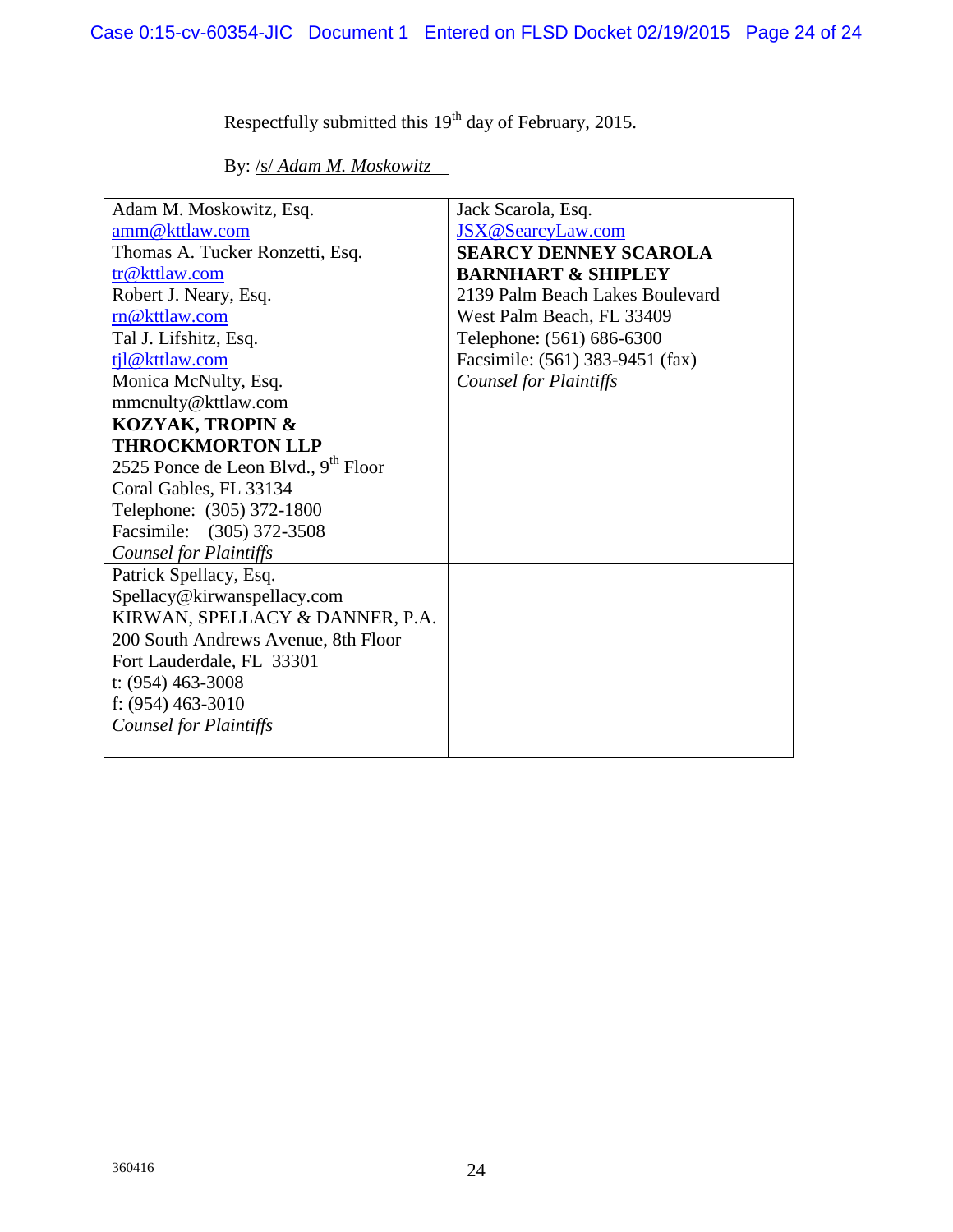# IS 44 (Rev. 12**C<sub>C</sub>ASE 0:15-cv-60354-JIC** Document 1-1 **Entered on FLR BIPPPH**et 02/19/2015 Page 1 of 2

The JS 44 civil cover sheet and the information contained herein neither replace nor supplement the filing and service of pleadings or other papers as required by law, except as<br>provided by local rules of court. This form,

## **I.** (a) PLAINTIFFS LOUISE WILLIAMS and MARIA VALDEZ RODRIGUEZ, on behalf of similarly situated

DEFENDANTS WAL-MART STORES, INC. and NBTY, Inc.

| 1. (a)                                                                                                                                                                                                                                                                                                                                                                                                                                           | PLAINTIFFS LOUISE WILLIAMS and MARIA VALDEZ<br>RODRIGUEZ, on behalf of similarly situated                                                                   |                                                                                                                                                                                                 | <b>DEFENDANIS</b><br>WAL-MART STORES, INC. and NBTY, Inc.                                                                                                                                    |                                                                                                                                                 |                                                                                                                                                                                  |  |
|--------------------------------------------------------------------------------------------------------------------------------------------------------------------------------------------------------------------------------------------------------------------------------------------------------------------------------------------------------------------------------------------------------------------------------------------------|-------------------------------------------------------------------------------------------------------------------------------------------------------------|-------------------------------------------------------------------------------------------------------------------------------------------------------------------------------------------------|----------------------------------------------------------------------------------------------------------------------------------------------------------------------------------------------|-------------------------------------------------------------------------------------------------------------------------------------------------|----------------------------------------------------------------------------------------------------------------------------------------------------------------------------------|--|
| (b) County of Residence of First Listed Plaintiff Broward County, FL                                                                                                                                                                                                                                                                                                                                                                             | (EXCEPT IN U.S. PLAINTIFF CASES)                                                                                                                            |                                                                                                                                                                                                 | County of Residence of First Listed Defendant Benton County, AR<br>(IN U.S. PLAINTIFF CASES ONLY)<br>NOTE:<br>IN LAND CONDEMNATION CASES, USE THE LOCATION OF<br>THE TRACT OF LAND INVOLVED. |                                                                                                                                                 |                                                                                                                                                                                  |  |
| (C) Attorneys (Firm Name, Address, and Telephone Number)<br>Koyzak, Tropin & Throckmorton, 2525 Ponce de Leon Blvd., 9th Floor,<br>Miami, Florida, 33134; 305-372-1800                                                                                                                                                                                                                                                                           |                                                                                                                                                             |                                                                                                                                                                                                 | Attorneys (If Known)                                                                                                                                                                         |                                                                                                                                                 |                                                                                                                                                                                  |  |
| (d) Check County Where Action Arose: $\Box$ MIAMI-DADE $\Box$ MONROE $\Box$ BROWARD $\Box$ PALM BEACH $\Box$ MARTIN $\Box$ ST. LUCIE $\Box$ INDIAN RIVER $\Box$ OKEECHOBEE $\Box$ HIGHLANDS                                                                                                                                                                                                                                                      |                                                                                                                                                             |                                                                                                                                                                                                 |                                                                                                                                                                                              |                                                                                                                                                 |                                                                                                                                                                                  |  |
| II. BASIS OF JURISDICTION                                                                                                                                                                                                                                                                                                                                                                                                                        | (Place an "X" in One Box Only)                                                                                                                              |                                                                                                                                                                                                 |                                                                                                                                                                                              |                                                                                                                                                 | <b>III. CITIZENSHIP OF PRINCIPAL PARTIES</b> (Place an "X" in One Box for Plaintiff)                                                                                             |  |
| $\Box$ 1 U.S. Government<br>Plaintiff                                                                                                                                                                                                                                                                                                                                                                                                            | $\Box$ <sup>3</sup><br><b>Federal Question</b><br>(U.S. Government Not a Party)                                                                             |                                                                                                                                                                                                 | (For Diversity Cases Only)<br>Citizen of This State<br>1 ⊠ب                                                                                                                                  | PTF<br>DEF<br>$\Box$ 1<br>Incorporated or Principal Place<br>of Business In This State                                                          | and One Box for Defendant)<br>PTF DEF<br>$\Box$ 4<br>$\Box$ 4                                                                                                                    |  |
| U.S. Government<br>$\Box$ 2<br>Defendant                                                                                                                                                                                                                                                                                                                                                                                                         | $\mathbb{Z}^4$                                                                                                                                              | Diversity<br>(Indicate Citizenship of Parties in Item III)                                                                                                                                      | Citizen of Another State                                                                                                                                                                     | $\Box$ 2 Incorporated <i>and</i> Principal Place<br>$\Box$ 2<br>of Business In Another State                                                    | $Z^5$<br>$\Box$ 5                                                                                                                                                                |  |
|                                                                                                                                                                                                                                                                                                                                                                                                                                                  |                                                                                                                                                             |                                                                                                                                                                                                 | Citizen or Subject of a<br>Foreign Country                                                                                                                                                   | $\Box$ 3<br><b>Foreign Nation</b><br>$\Box$ 3                                                                                                   | $\Box$ 6<br>п<br>-6                                                                                                                                                              |  |
| <b>IV. NATURE OF SUIT</b> (Place an "X" in One Box Only)                                                                                                                                                                                                                                                                                                                                                                                         |                                                                                                                                                             |                                                                                                                                                                                                 |                                                                                                                                                                                              |                                                                                                                                                 |                                                                                                                                                                                  |  |
| <b>CONTRACT</b><br>$\Box$ 110 Insurance                                                                                                                                                                                                                                                                                                                                                                                                          | PERSONAL INJURY                                                                                                                                             | <b>TORTS</b><br>PERSONAL INJURY                                                                                                                                                                 | <b>FORFEITURE/PENALTY</b><br>625 Drug Related Seizure                                                                                                                                        | <b>BANKRUPTCY</b><br>$\Box$ 422 Appeal 28 USC 158                                                                                               | <b>OTHER STATUTES</b><br>$\Box$ 375 False Claims Act                                                                                                                             |  |
| 120 Marine<br>130 Miller Act<br>$\Box$ 140 Negotiable Instrument<br>150 Recovery of Overpayment<br>& Enforcement of Judgment<br>151 Medicare Act                                                                                                                                                                                                                                                                                                 | 310 Airplane<br>315 Airplane Product<br>Liability<br>$\Box$ 320 Assault, Libel &<br>Slander<br>330 Federal Employers'                                       | $\Box$ 365 Personal Injury -<br><b>Product Liability</b><br>$\Box$ 367 Health Care/<br>Pharmaceutical<br>Personal Injury<br>Product Liability                                                   | of Property 21 USC 881<br>$\Box$ 690 Other                                                                                                                                                   | $\Box$ 423 Withdrawal<br>28 USC 157<br><b>PROPERTY RIGHTS</b><br>$\Box$ 820 Copyrights<br>□ 830 Patent                                          | $\Box$ 400 State Reapportionment<br>$\Box$ 410 Antitrust<br>$\Box$ 430 Banks and Banking<br>$\Box$ 450 Commerce<br>$\Box$ 460 Deportation<br>$\Box$ 470 Racketeer Influenced and |  |
| 152 Recovery of Defaulted<br><b>Student Loans</b><br>(Excl. Veterans)                                                                                                                                                                                                                                                                                                                                                                            | Liability<br>340 Marine<br>345 Marine Product                                                                                                               | 368 Asbestos Personal<br><b>Injury Product</b><br>Liability                                                                                                                                     | <b>LABOR</b>                                                                                                                                                                                 | $\Box$ 840 Trademark<br><b>SOCIAL SECURITY</b>                                                                                                  | Corrupt Organizations<br>$\Box$ 480 Consumer Credit<br>$\Box$ 490 Cable/Sat TV                                                                                                   |  |
| $\Box$ 153 Recovery of Overpayment<br>of Veteran's Benefits<br>160 Stockholders' Suits<br>190 Other Contract<br>□ 195 Contract Product Liability<br>$\Box$ 196 Franchise                                                                                                                                                                                                                                                                         | Liability<br>350 Motor Vehicle<br>355 Motor Vehicle<br><b>Product Liability</b><br>360 Other Personal<br>Injury<br>$\Box$ 362 Personal Injury -             | PERSONAL PROPERTY<br>370 Other Fraud<br>371 Truth in Lendin<br>380 Other Personal<br>371 Truth in Lending<br><b>Property Damage</b><br>385 Property Damage<br><b>Product Liability</b>          | 710 Fair Labor Standards<br>Act<br>720 Labor/Mgmt. Relations<br>740 Railway Labor Act<br>751 Family and Medical<br>Leave Act<br>$\Box$ 790 Other Labor Litigation                            | $\Box$ 861 HIA (1395ff)<br>$\Box$ 862 Black Lung (923)<br>$\Box$ 863 DIWC/DIWW (405(g))<br>$\Box$ 864 SSID Title XVI<br>$\Box$ 865 RSI (405(g)) | 850 Securities/Commodities/<br>Exchange<br>□ 890 Other Statutory Actions<br>□ 891 Agricultural Acts<br>□ 893 Environmental Matters<br>□ 895 Freedom of Information<br>Act        |  |
| <b>REAL PROPERTY</b><br>$\Box$ 210 Land Condemnation<br>$\Box$ 220 Foreclosure<br>$\Box$ 230 Rent Lease & Ejectment<br>240 Torts to Land                                                                                                                                                                                                                                                                                                         | Med. Malpractice<br><b>CIVIL RIGHTS</b><br>440 Other Civil Rights<br>$\Box$ 441 Voting<br>$\Box$ 442 Employment<br>$-443$ Housing/<br>$\Box$ Accommodations | <b>PRISONER PETITIONS</b><br><b>Habeas Corpus:</b><br>463 Alien Detainee<br>□<br>510 Motions to Vacate<br>$\Box$<br>Sentence<br>Other:                                                          | $\Box$ 791 Empl. Ret. Inc.<br>Security Act                                                                                                                                                   | <b>FEDERAL TAX SUITS</b><br>□ 870 Taxes (U.S. Plaintiff<br>or Defendant)<br>$\Box^{871~\,$ IRS—Third Party 26<br>USC 7609                       | $\Box$ 896 Arbitration<br>□ 899 Administrative Procedure<br>Act/Review or Appeal of<br><b>Agency Decision</b><br>$\Box$ 950 Constitutionality of State                           |  |
| $\Box$ 245 Tort Product Liability<br>$\Box$ 290 All Other Real Property                                                                                                                                                                                                                                                                                                                                                                          | $\Box$ 445 Amer. w/Disabilities -<br>Employment<br>$\Box$ 446 Amer. w/Disabilities<br>Other<br>448 Education                                                | □<br>530 General<br>535 Death Penalty<br>□<br>□<br>540 Mandamus & Other<br>$\Box$<br>550 Civil Rights<br>□<br>555 Prison Condition<br>560 Civil Detainee -<br>⊏<br>Conditions of<br>Confinement | <b>IMMIGRATION</b><br>462 Naturalization Application<br>465 Other Immigration<br>Actions                                                                                                     |                                                                                                                                                 |                                                                                                                                                                                  |  |
| Appeal to<br>V. ORIGIN<br>District<br>(Place an "X" in One Box Only)<br>Remanded from<br>Judge from<br>$\mathbf{W}$ 1 Original<br>Re-filed (See $\Box$ 4 Reinstated or<br>Transferred from $\Box$ 6 Multidistrict<br>Removed from $\Box$ 3<br>п<br>5<br>$\Box$ 2<br>Appellate Court<br>$\frac{1}{2}$<br>another district<br>Magistrate<br>Proceeding<br>VI below)<br>Litigation<br>ΙI<br>Reopened<br><b>State Court</b><br>Judgment<br>(specify) |                                                                                                                                                             |                                                                                                                                                                                                 |                                                                                                                                                                                              |                                                                                                                                                 |                                                                                                                                                                                  |  |
| VI. RELATED/<br><b>RE-FILED CASE(S)</b>                                                                                                                                                                                                                                                                                                                                                                                                          | (See instructions):<br><b>JUDGE</b>                                                                                                                         | a) Re-filed Case<br>$TPS$ MO                                                                                                                                                                    | b) Related Cases $\blacksquare$ YES $\square$ NO                                                                                                                                             | DOCKET NUMBER MDL No. 2620                                                                                                                      |                                                                                                                                                                                  |  |
| Cite the U.S. Civil Statute under which you are filing and Write a Brief Statement of Cause (Do not cite jurisdictional statutes unless diversity):<br>VII. CAUSE OF ACTION<br>Florida Deceptive and Unfair Trade Practices Act; Unjust Enrichment<br>LENGTH OF TRIAL via 10 days estimated (for both sides to try entire case)                                                                                                                  |                                                                                                                                                             |                                                                                                                                                                                                 |                                                                                                                                                                                              |                                                                                                                                                 |                                                                                                                                                                                  |  |
| VIII. REQUESTED IN<br><b>COMPLAINT:</b>                                                                                                                                                                                                                                                                                                                                                                                                          | days estimated (for both sides to try entire case)<br><b>DEMAND \$</b><br>لىل<br>CHECK IF THIS IS A CLASS ACTION<br>5,000,000.00<br>UNDER F.R.C.P. 23       |                                                                                                                                                                                                 |                                                                                                                                                                                              | CHECK YES only if demanded in complaint:<br>$\Box$ No<br><b>JURY DEMAND:</b><br>$\mathbf{z}$ Yes                                                |                                                                                                                                                                                  |  |
| ABOVE INFORMATION IS TRUE & CORRECT TO THE BEST OF MY KNOWLEDGE<br><b>DATE</b>                                                                                                                                                                                                                                                                                                                                                                   |                                                                                                                                                             |                                                                                                                                                                                                 | SIGNATURE OF ATTORNEY OF RECORD                                                                                                                                                              |                                                                                                                                                 |                                                                                                                                                                                  |  |
| February 19, 2015                                                                                                                                                                                                                                                                                                                                                                                                                                |                                                                                                                                                             |                                                                                                                                                                                                 | Adam M. Moskowitz                                                                                                                                                                            |                                                                                                                                                 |                                                                                                                                                                                  |  |
| <b>FOR OFFICE USE ONLY</b><br><b>RECEIPT#</b>                                                                                                                                                                                                                                                                                                                                                                                                    | <b>AMOUNT</b>                                                                                                                                               | IFP                                                                                                                                                                                             | <b>JUDGE</b>                                                                                                                                                                                 | <b>MAG JUDGE</b>                                                                                                                                |                                                                                                                                                                                  |  |

Save As... Fint Print Reset